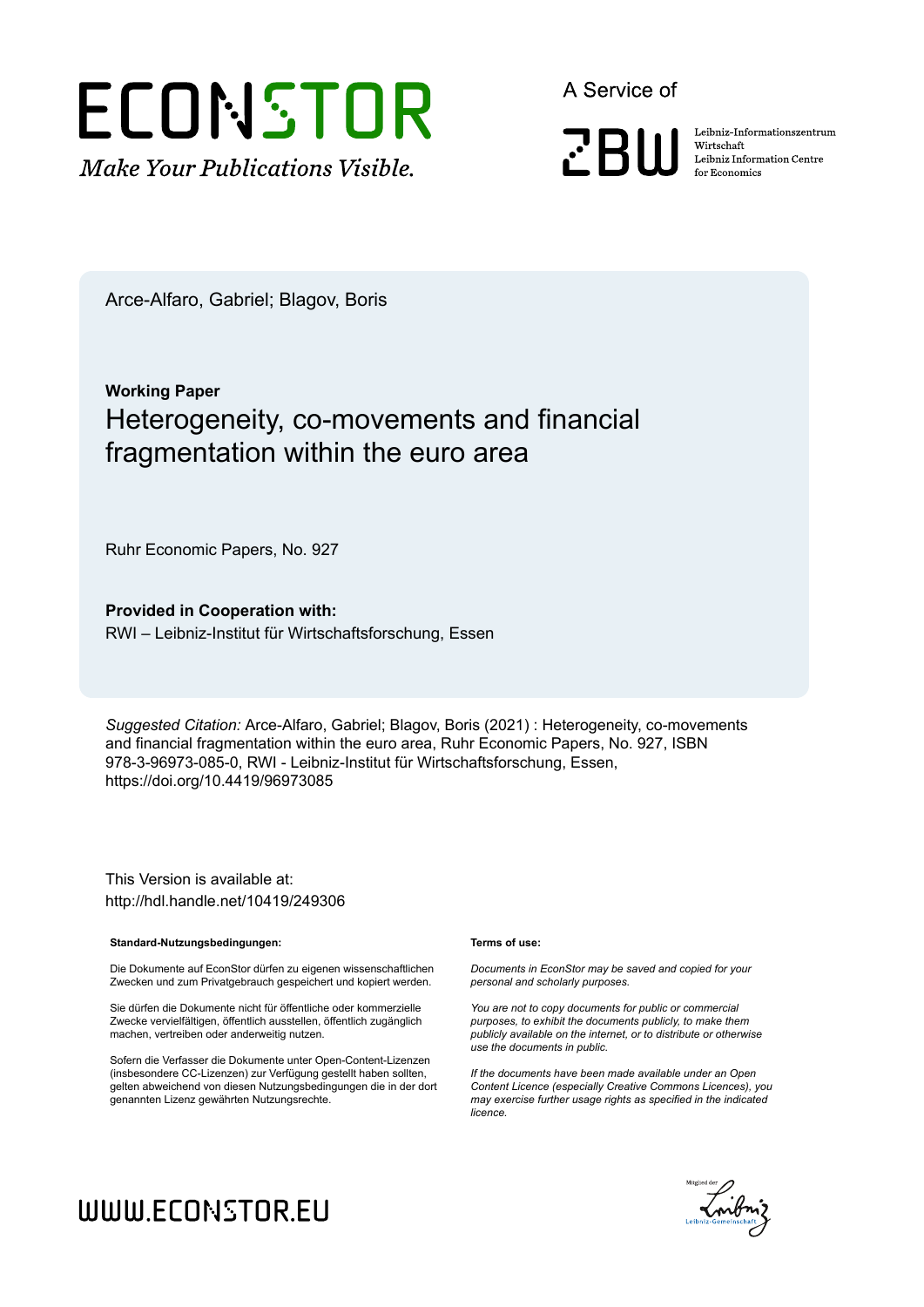

# RUHR ECONOMIC PAPERS

Gabriel Arce-Alfaro Boris Blagov

> **Heterogeneity, Co-movements and Financial Fragmentation within the Euro Area**



#927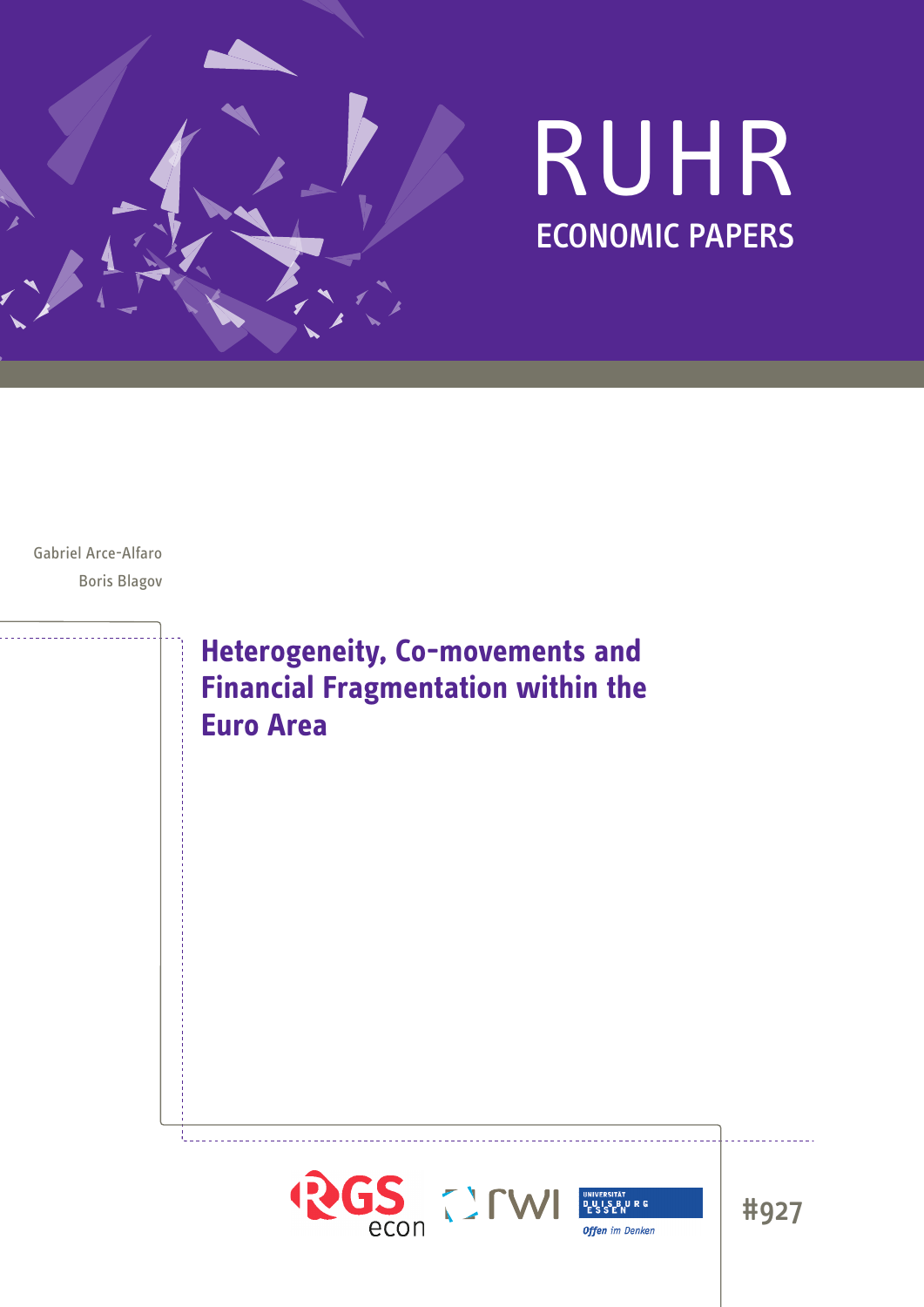#### **Imprint**

#### Ruhr Economic Papers

#### Published by

RWI – Leibniz-Institut für Wirtschaftsforschung Hohenzollernstr. 1-3, 45128 Essen, Germany Ruhr-Universität Bochum (RUB), Department of Economics Universitätsstr. 150, 44801 Bochum, Germany Technische Universität Dortmund, Department of Economic and Social Sciences Vogelpothsweg 87, 44227 Dortmund, Germany Universität Duisburg-Essen, Department of Economics Universitätsstr. 12, 45117 Essen, Germany

#### **Editors**

## Prof. Dr. Thomas K. Bauer RUB, Department of Economics, Empirical Economics Phone: +49 (0) 234/3 22 83 41, e-mail: thomas.bauer@rub.de Prof. Dr. Wolfgang Leininger Technische Universität Dortmund, Department of Economic and Social Sciences Economics – Microeconomics Phone: +49 (0) 231/7 55-3297, e-mail: W.Leininger@tu-dortmund.de Prof. Dr. Volker Clausen University of Duisburg-Essen, Department of Economics International Economics Phone: +49 (0) 201/1 83-3655, e-mail: vclausen@vwl.uni-due.de Prof. Dr. Ronald Bachmann, Prof. Dr. Manuel Frondel, Prof. Dr. Torsten Schmidt, Prof. Dr. Ansgar Wübker RWI, Phone: +49 (0) 201/81 49-213, e-mail: presse@rwi-essen.de

#### Editorial Office

Sabine Weiler

RWI, Phone: +49 (0) 201/81 49-213, e-mail: sabine.weiler@rwi-essen.de

#### Ruhr Economic Papers #927

Responsible Editor: Torsten Schmidt All rights reserved. Essen, Germany, 2021 ISSN 1864-4872 (online) – ISBN 978-3-96973-085-0

The working papers published in the series constitute work in progress circulated to stimulate discussion and critical comments. Views expressed represent exclusively the authors' own opinions and do not necessarily reflect those of the editors.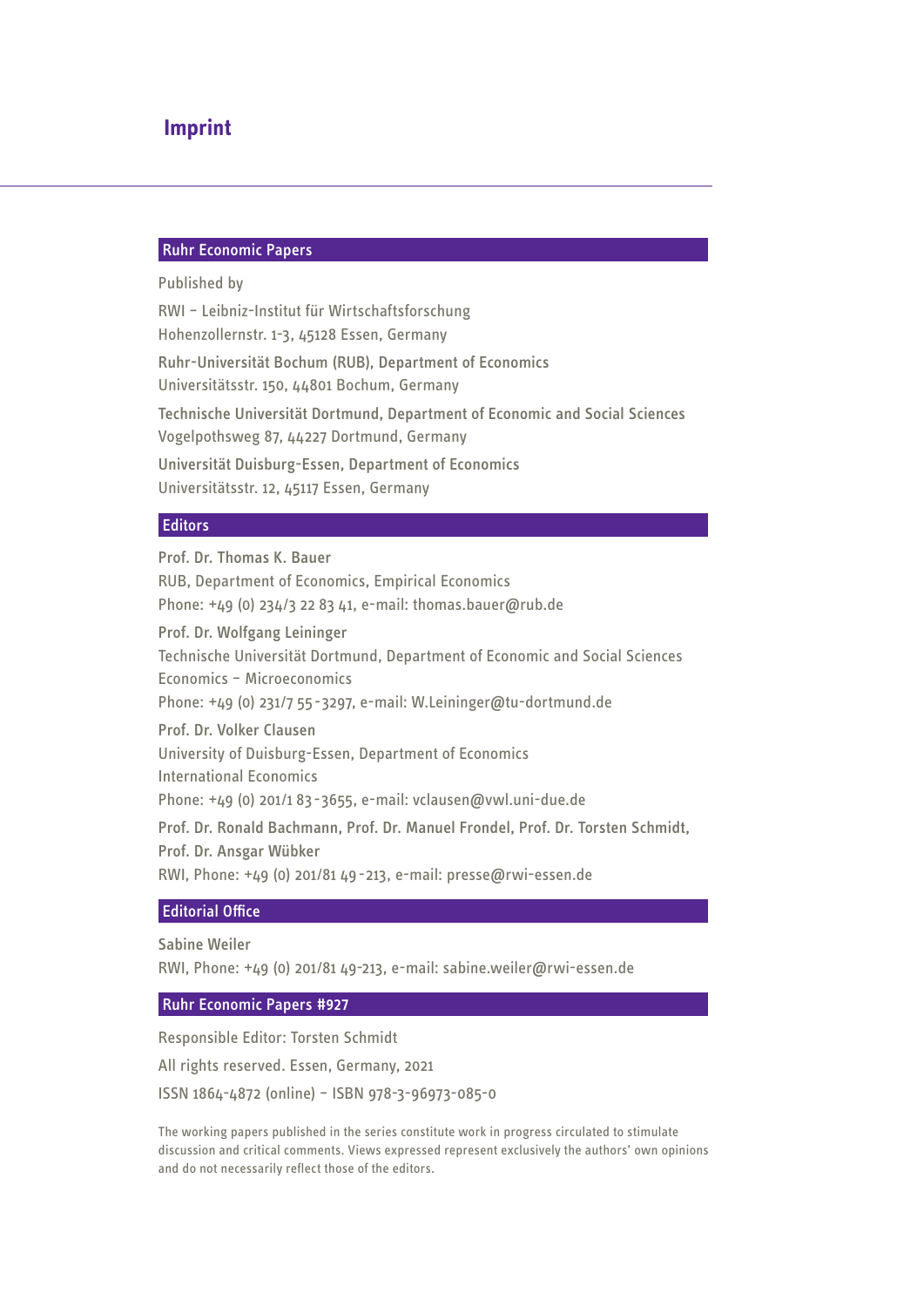**Ruhr Economic Papers #927**

Gabriel Arce-Alfaro and Boris Blagov

**Heterogeneity, Co-movements and Financial Fragmentation within the Euro Area**

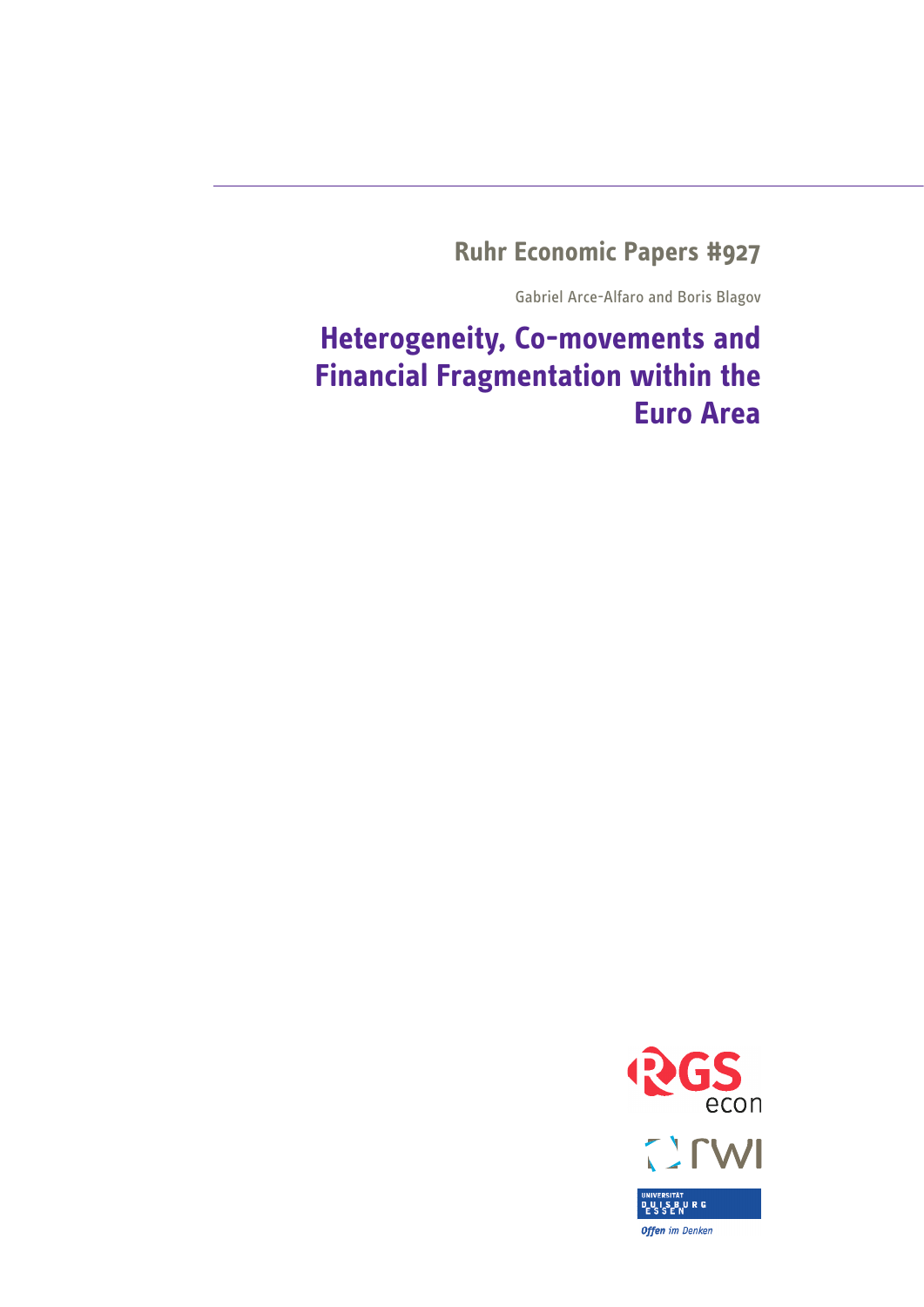## **Bibliografische Informationen der Deutschen Nationalbibliothek**

The Deutsche Nationalbibliothek lists this publication in the Deutsche Nationalbibliografie; detailed bibliographic data are available on the Internet at http://dnb.dnb.de

RWI is funded by the Federal Government and the federal state of North Rhine-Westphalia.

http://dx.doi.org/10.4419/96973085 ISSN 1864-4872 (online) ISBN 978-3-96973-085-0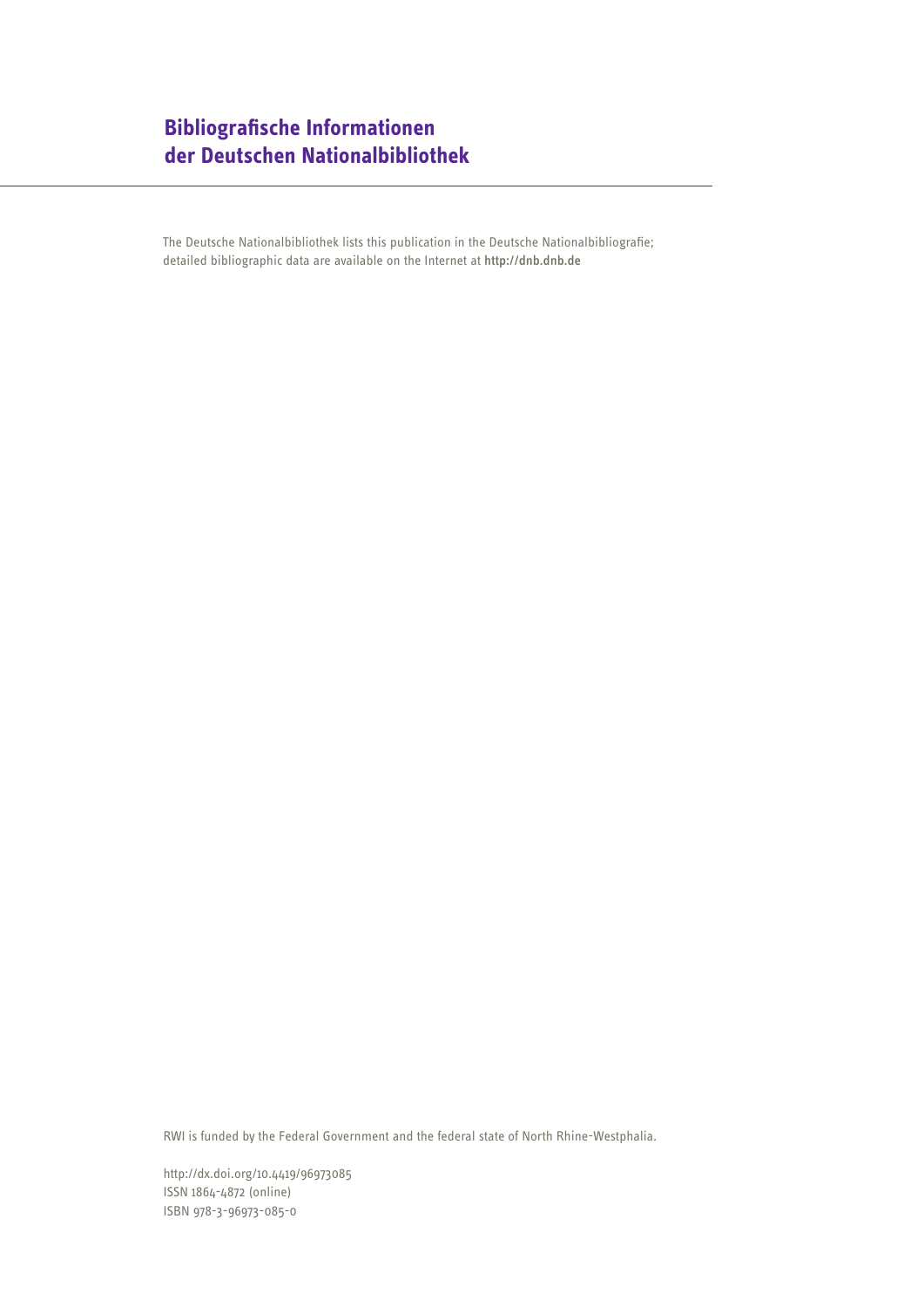Gabriel Arce-Alfaro and Boris Blagov 1

## **Heterogeneity, Co-movements and Financial Fragmentation within the Euro Area**

### **Abstract**

*In this article we analyse the degree of commonality across euro area countries in the bank lending rates and credit volumes. Using a time-varying two-level dynamic factor model, we disentangle the relative importance of country-specific and common components in explaining the variance of the macro and financial variables. Our results show that a high share is explained by the common component. However, we find a persistent decline in the importance of the common factor in the bank lending rates, indicating the presence of financial fragmentation. There is heterogeneity across member states, specifically those hit hard by the crisis. We observe high commonality in the financial variables, which increases in periods of high financial volatility.*

*JEL-Code: C11, C38, E43, E52*

*Keywords: Co-movements; financial fragmentation; dynamic factor model*

*January 2022*

*<sup>1</sup> Gabriel Arce -Alfaro, RGS Econ and UDE ; Boris Blagov, RWI. - We would like to thank Christoph Hanck, Ludger Linnemann, Raúl Ibarra Ramírez, Torsten Schmidt, and participants of the 2021 EEFS Annual Conference and PhD Summer Internship at Bank of Mexico for their valuable comments. Boris Blagov is grateful to the Deutsche Bundesbank for financial support. This work is dedicated to Prof. Ansgar Belke who was originally part of the project. – All correspondence to: Gabriel Arce Alfaro, RGS Econ, Hohenzollernstr. 1-3, 45128 Essen, Germany, e-mail: gabriel.arcealfaro@rgs-econ.de*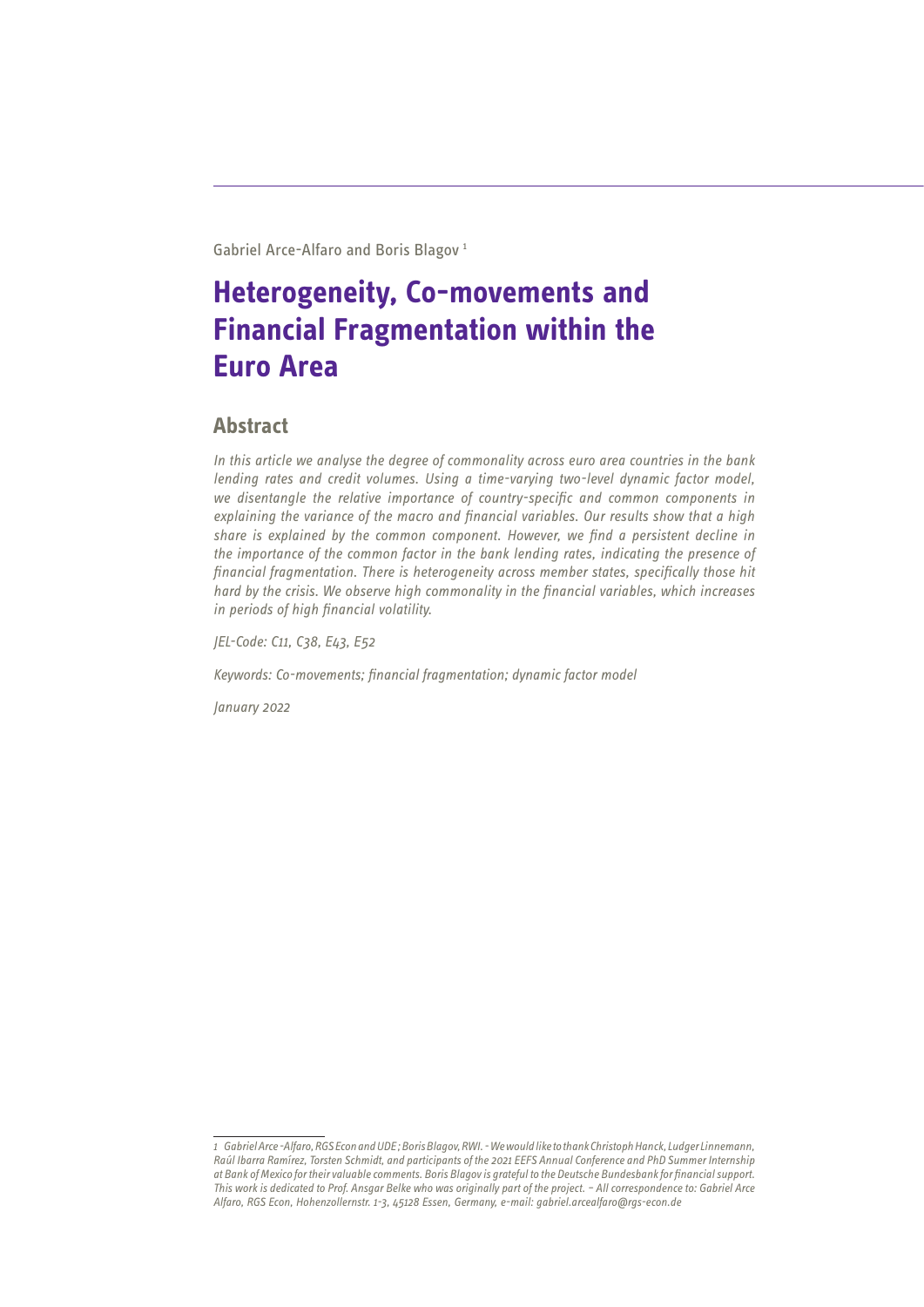## 1. Introduction

The period during and after the Global Financial Crisis was characterized by a profound and synchronized decline in economic activity. The rapid spread of the financial crisis globally highlighted the importance of the analysis of financial cycles and degree of interconnectedness among financial sectors. Financial cycles are broadly referred to common dynamics of financial variables within or across countries. For example, stock prices, house prices and credit demand typically increase during expansions. The existence of a medium-term global financial cycle has been greatly supported by recent literature (Rey, 2015; Miranda-Agrippino and Rey, 2020), which reinforces the importance of studying the degree of common dynamics (henceforth commonality) within the financial sector across countries. Originally, co-movement was referred to as patterns of positive correlation (Baur, 2003). However, recent contributions have taken this concept to the analysis of common underlying drivers that explain a high fraction of the changes in the macrofinancial variables (Del Negro and Otrok, 2008; Mumtaz and Surico, 2012; Mumtaz and Musso, 2021).

The concept of financial cycles is highly important for the euro area. Higher synchronization, especially in financial variables could imply efficacy of monetary and macroprudential policies as a centralised action would be sufficient to dampen economic shocks. Cross-country heterogeneity, however, be that due to difference in financial regulations, fiscal policies or country specific shocks reduces the commonality across macro-financial variables Corsetti et al. (2020). Thus, financial fragmentation increases - businesses and economic agents face different financing conditions and divergent prices for otherwise similar assets, rendering a one-size-fits all solution ineffective.<sup>1</sup>

The sovereign debt crisis was a prime example. Financial fragmentation manifested, among other ways, in divergent dynamics of the bank lending rates across member states. While the European Central Bank lowered and then kept the policy rate at record low

<sup>&</sup>lt;sup>1</sup>A good discussion on various aspects of the term financial fragmentation may be found in Claessens (2019).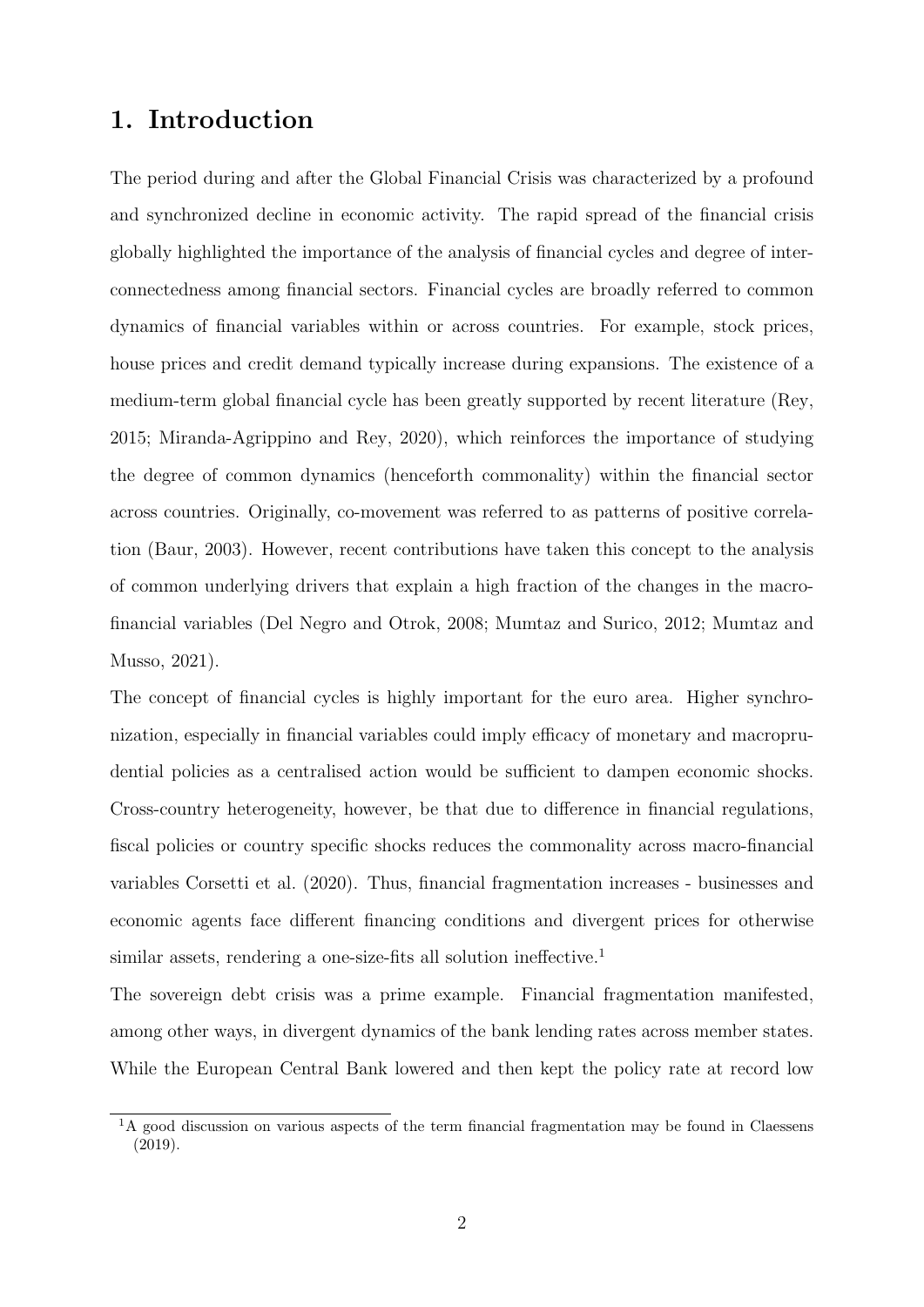levels, lending rates for businesses and consumers in some countries stagnated and even increased. As a consequence of fiscal and financial stress the interest rate pass-through broke down in Italy, Spain, Ireland, Portugal, and Greece reducing investment demand and stifling the recovery (Ciccarelli et al., 2013; Blagov et al., 2015). These countries have since then recovered (before the world plunged in the recession triggered by the pandemic). However, how has the degree of financial fragmentation in bank lending rates evolved? Is it a cyclical phenomenon? Has the commonality, which declined throughout the sovereign debt crisis, as evident by the breakdown in pass-through, increased again? To answer these questions, we analyse the evolution of the co-movement in the bank lending rates and credit volumes in the euro area using a large monthly dataset for the seven largest euro area members. To this end, we employ a sectoral multi-level dynamic factor model (DFM) with time-varying parameters. The sectoral aspect is that we group macro and financial variables by categories which permits attaching an economic interpretation to the factors. The multi-level feature of the DFM allows for a differentiation between fluctuations driven by a common component for all countries and such that have a local origin, i.e. driven by country-specific dynamics. The time-varying parameters allow for a dynamic variance decomposition analysis - we can capture the evolution of the explanatory power of common and country specific fluctuations over time. The combination of these features allows us to quantify the extent to which the dynamics of the bank lending rates and credit volumes is explained by common drivers and how this has evolved throughout the past 20 years.

We find that overall the common component explains on average a high share of the variance in the bank lending rates and credit volumes, ranging between 34% and 53% for the former, and 26% and 50% for the latter. However, we find a clear downward trend in the relative importance of the common factor with respect to the bank lending rates. The commonality has declined throughout the sovereign debt crisis and never returned to precrisis levels. This result holds when we look into the different categories of lending rates. For the credits sector, the common factor explains a high share of the variation in the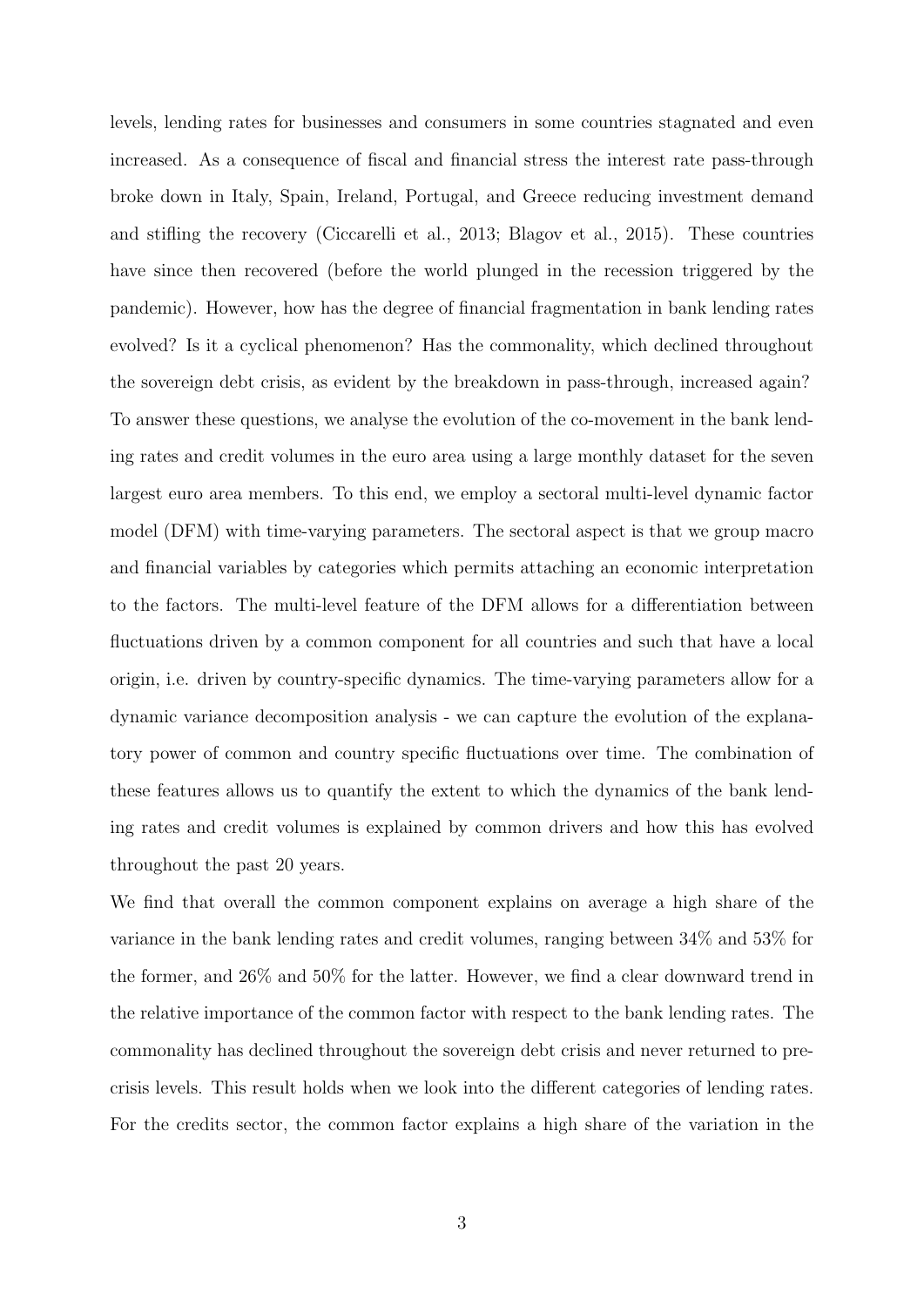data, increasing in periods of high financial volatility. In contrast with the bank lending rates, we do not observe a trend in the relative importance of the common component within this category. Finally, we observe a clear distinction with regard to the common factor importance in the countries who experienced fiscal or financial stress throughout the crisis, i.e. Italy, Spain, Portugal, and Ireland compared to Germany, France and the Netherlands. These findings suggest that financial fragmentation in the euro area has persistently increased, at least with respect to firms' financing conditions. Large heterogeneity and a "north-south" divide appear to continue to exist.

The remainder of this article is organized as follows: the next section lays out the empirical methods and their estimations, as well as the data used in this article. Sections 3 and 4 discuss the results and the concluding remarks, respectively.

## 2. Methodology

In order to capture the degree of commonality and investigate the main drivers of the variations in the macro-financial variables, we estimate a two-level dynamic factor model as in Kose et al. (2003) and incorporate the contributions by Del Negro and Otrok (2008) by including time-varying factor loadings and stochastic volatilities. By employing this methodology we capitalize on an extensive data set while reducing the number of explanatory variables to a small set of factors. Another characteristic is that the multi-level structure allows us to disentangle between the explanatory characteristics associated with each individual country and the ones that are common to all of them. The following equations characterize the model:

$$
Y_{it} = B_{it}^C F_t^C + B_{it}^E F_t^E + u_{it}
$$
\n(1)

Where  $Y_{it}$  is a  $N \times 1$  matrix of endogenous macro-financial variables with  $i = 1, ..., N$  and  $t = 1, \ldots, T$ . The observational equation (1) relates the panel of endogenous variables  $Y_{it}$ to a set of  $K^C$  unobserved country-specific factors  $F^C$ , a set of  $K^E$  unobserved common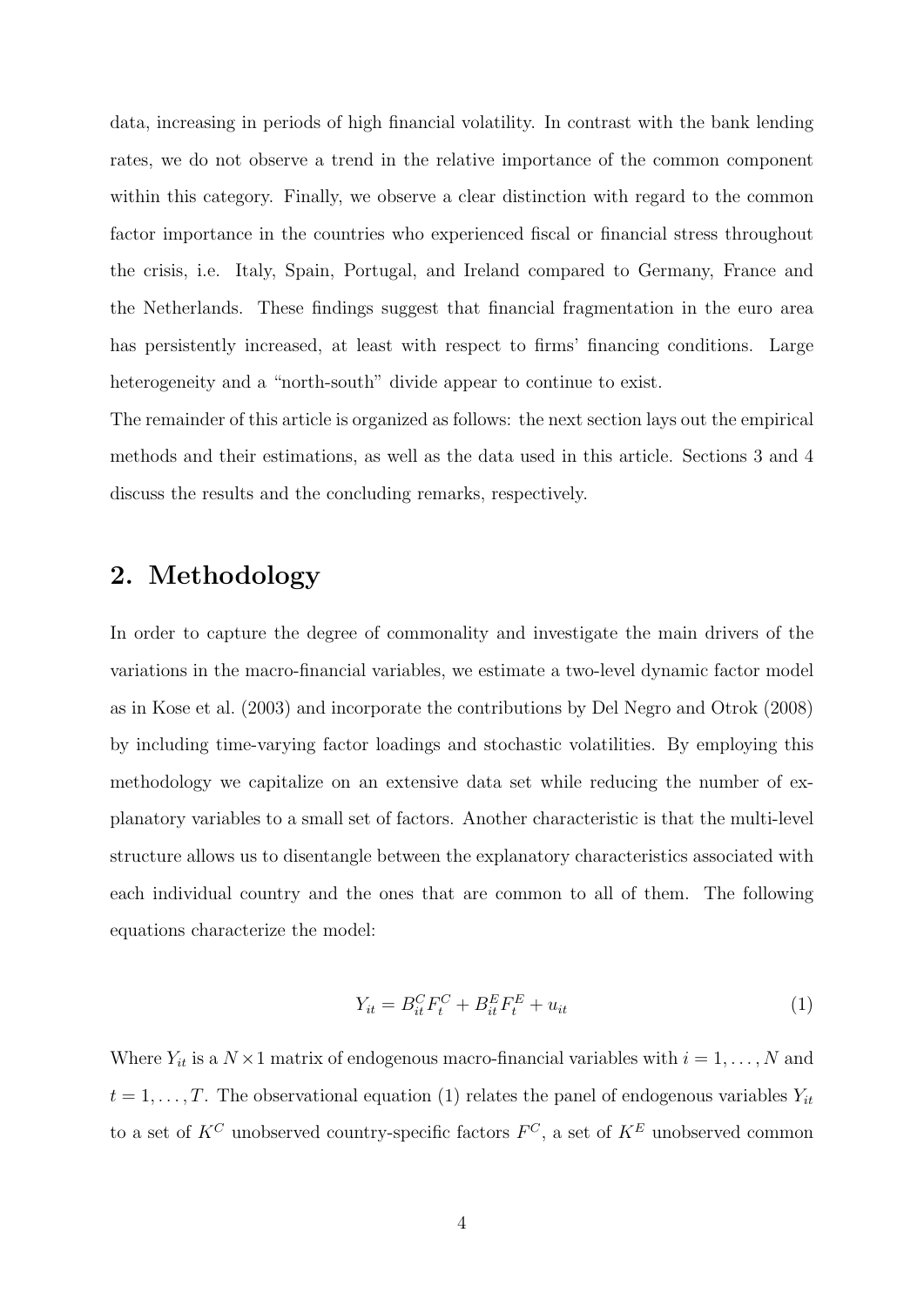factors  $F^E$  and the  $u_{it}$  idiosyncratic components.

We collect the factors in a matrix  $F_t$  of size  $T \times (N^C \times K^C) + K^E$ , where  $N^C$  is the number of countries. Given the orthogonality of the factors, we can describe the VAR(p) process for each of the  $F_t$  in the following transition equation:

$$
F_{kt} = c_k + \sum_{j=1}^{P} b_{kj} F_{kt-j} + \sigma_{kt}^{1/2} e_{kt}, \quad e_{kt} \sim N(0, 1)
$$
 (2)

The idiosyncratic components of the observational equation  $(1)$  follow an AR $(q)$  process

$$
u_{it} = \sum_{j=1}^{q} d_{ij} u_{it-j} + h_{it}^{1/2} v_{it}, \quad v_{it} \sim N(0, 1)
$$
 (3)

The stochastic volatilities of the factors and idiosyncratic components  $\sigma_{kt}$  and  $h_{it}$  correspondingly, are modelled as  $AR(1)$  processes:

$$
\ln \sigma_{kt} = \ln \sigma_{kt-1} + g_k^{1/2} \epsilon_{kt}, \quad \epsilon_{kt} \sim N(0, 1)
$$
\n(4)

$$
\ln h_{it} = \ln h_{it-1} + G_i^{1/2} \eta_{it} \quad \eta_{it} \sim N(0, 1)
$$
\n(5)

We model the time-variation in the factor loadings following Del Negro and Otrok (2008). The law of motion characterizing the time-varition in the factor loadings is described by a random walk

$$
B_{it} = B_{it-1} + Q_i^{1/2} \gamma_t, \quad \gamma_t \sim N(0, 1)
$$
\n(6)

Where the matrix  $B_{it}$  collects the corresponding factor loadings associated with the common components,  $B_{it}^E$ , and with the country-specific ones,  $B_{it}^C$ .

#### 2.1. Estimation

We estimate the model described in equations 1 to 6 using Bayesian methods. The procedure follows Mumtaz and Musso (2021). Rewriting the observational equation (1) as  $\hat{Y}_{it} = B_i \hat{F}_t + v_{it}$  eases the implementation of the Kalman Filter. The matrix,  $\hat{F}_t$ , now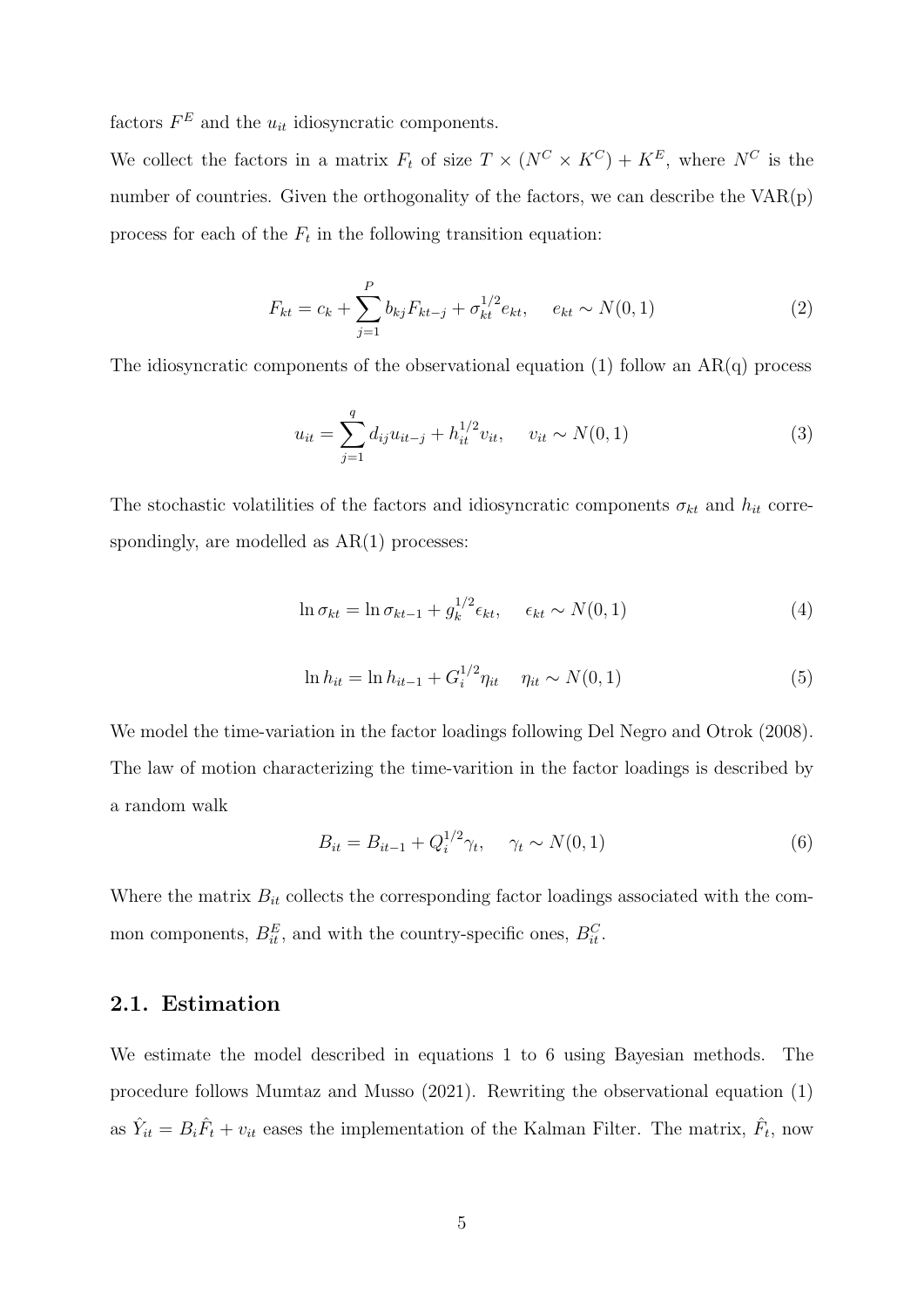collects both the country-specific and common factors, which are initialised via principal component analysis. We utilize a training sample to set informative priors. The variance prior for  $Q_i$  in the transition equation (6) has an inverse Wishart distribution with a scale parameter  $Q_{0,i} = var(B_i) \times T_0 \times \kappa$ . The hyperparameter  $\kappa$  determines the amount of timevariation and is set as in Cogley and Sargent (2005) at  $\kappa = 3.5 \times 10^{-4}$  to ensure gradual parameter changes and thus capture long-term structural shifts. The initial conditions for the stochastic volatilities,  $\sigma_{k0}$  and  $h_{i0}$ , are set following Del Negro and Otrok (2008) to address the issue of unidentified scale of the factors. The authors highlight that the corresponding sign of the factors and their loadings are not identified independently. This is not an issue here since our analysis relies on the variance decomposition, which, as a product of the two, is invariant to the sign identification.

The estimation is carried out via the Gibbs sampler, the steps can be summarized as follows:

- 1. Conditional on the draw of the factors and stochastic volatilities, the time-varying factor loadings are drawn from the conditional posterior distribution using the Carter and Kohn (1994) algorithm.
- 2. Similarly using the Carter and Kohn (1994) algorithm, conditional on the factor loadings, the stochastic volatilities  $\sigma_{kt}^{1/2}$  and  $h_{it}^{1/2}$ , and the autoregressive coefficients  $b_{kj}$ , we obtain the draws from the conditional posterior distribution of the factors  $F_{kt}$ .
- 3. Finally, conditional on the factors, the stochastic volatilities of the model:  $\ln \sigma_{kt}$  and  $\ln h_{it}$  are drawn using the particle Gibbs sampler following Lindsten et al. (2014).

We use 35,000 iterations discarding the first 25,000 as burn-in to ensure convergence of the algorithm.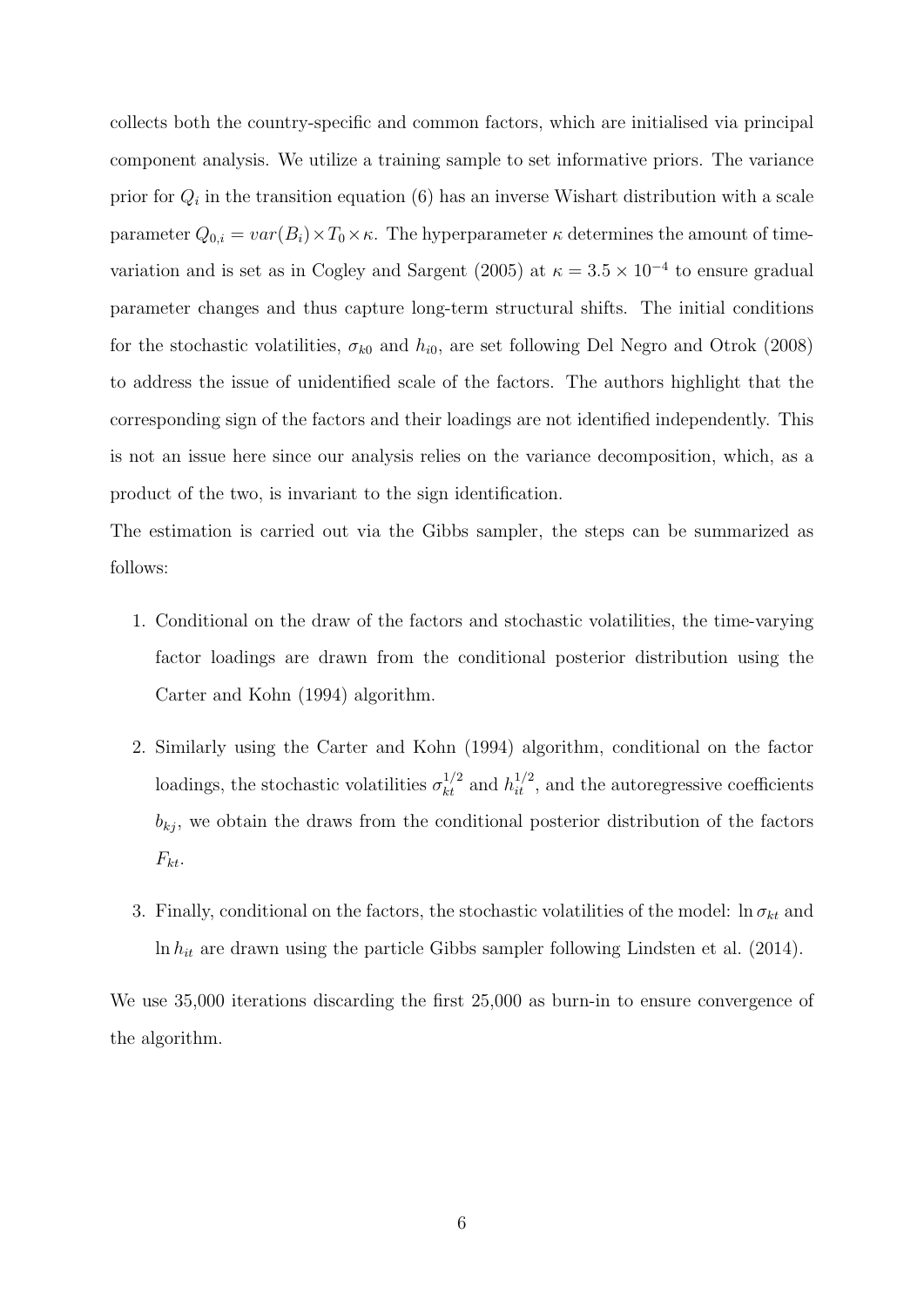#### 2.2. Data description

The data set is composed of 30 macroeconomic and financial variables for each of the 7 countries analysed: Germany, France, Ireland, Italy, the Netherlands, Portugal, and Spain. The country and variable selection was dictated by data availability. Including additional countries would have resulted in a smaller dataset per country. We aim to disentangle possible differences between countries that experienced significant financial and fiscal stress and non-stressed countries. Therefore we consider the following two groups: Germany, France, and the Netherlands as the non-stressed group and Ireland, Italy, Portugal, and Spain as the group of countries that experienced significant periods of financial and fiscal distress as in Altavilla et al. (2020). The data is monthly and spans from January 2003 until December 2020.<sup>2</sup>

We use the Monetary and Financial Institutions (MFI) data set from the ECB that collects harmonized financial variables. This allows us to examine different categories of credits volumes and lending rates while ensuring that they are directly comparable. The data is grouped into 5 categories: interest rates, credit volumes, real sector, prices and forward-looking variables.

<sup>&</sup>lt;sup>2</sup>A comprehensive list of the variables per country with data sources and corresponding transformations is available in Table A1 in the Appendix.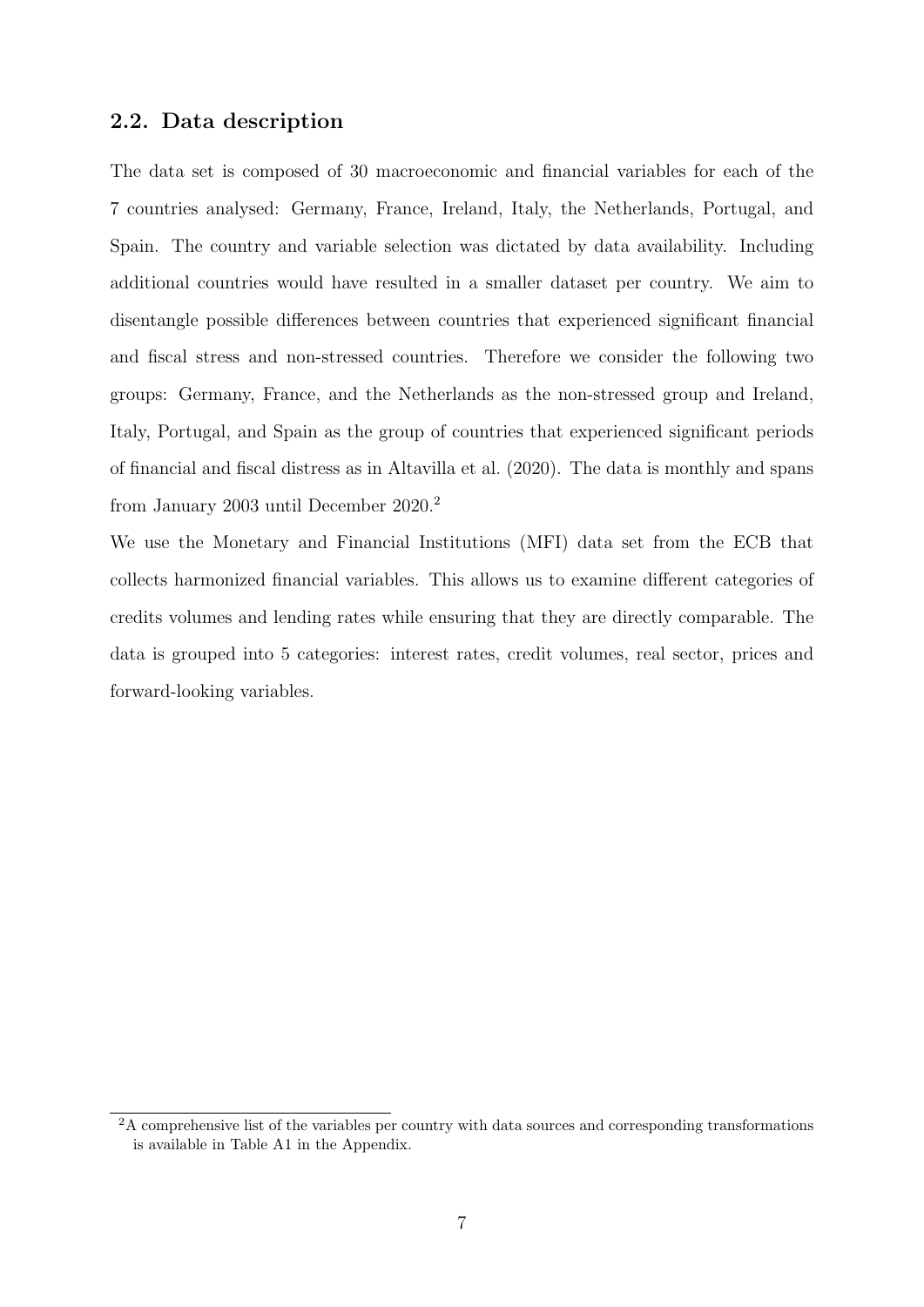

Figure 1: An example for Germany, France, and Italy of the categorisation and common factor extraction for the first level of the Dynamic Factor Model. The full dataset includes also Spain, the Netherlands, Portugal and Ireland.

Figure 1 illustrates the corresponding five categories for Germany, France, and Italy that are used to extract the common components of the model, i.e. the first level of the DFM (in the model we use all seven countries). At the second level of the DFM we obtain the country-specific dynamics of the categories. We do so by estimating a linear regression on the common components per country and category, thus orthogonalizing the countryspecific datasets to the common factors.<sup>3</sup>

Figure 2 shows the estimated common factors together with the observed time series of each of the categories. The interest rate factor exhibits a downward trend following the Great Recession, this results are in line with Del Negro et al. (2019) who find a downward trend in interest rates among industrialized countries. The estimated factors for the real sector and forward-looking categories seem to capture mostly the business cycle dynamics, as evident by their particular movements around the crisis periods, both the global financial crisis and the recent pandemic. Notably, the real sector factor appear to

<sup>3</sup>A visual interpretation with both levels is available in the Appendix, Figure A.2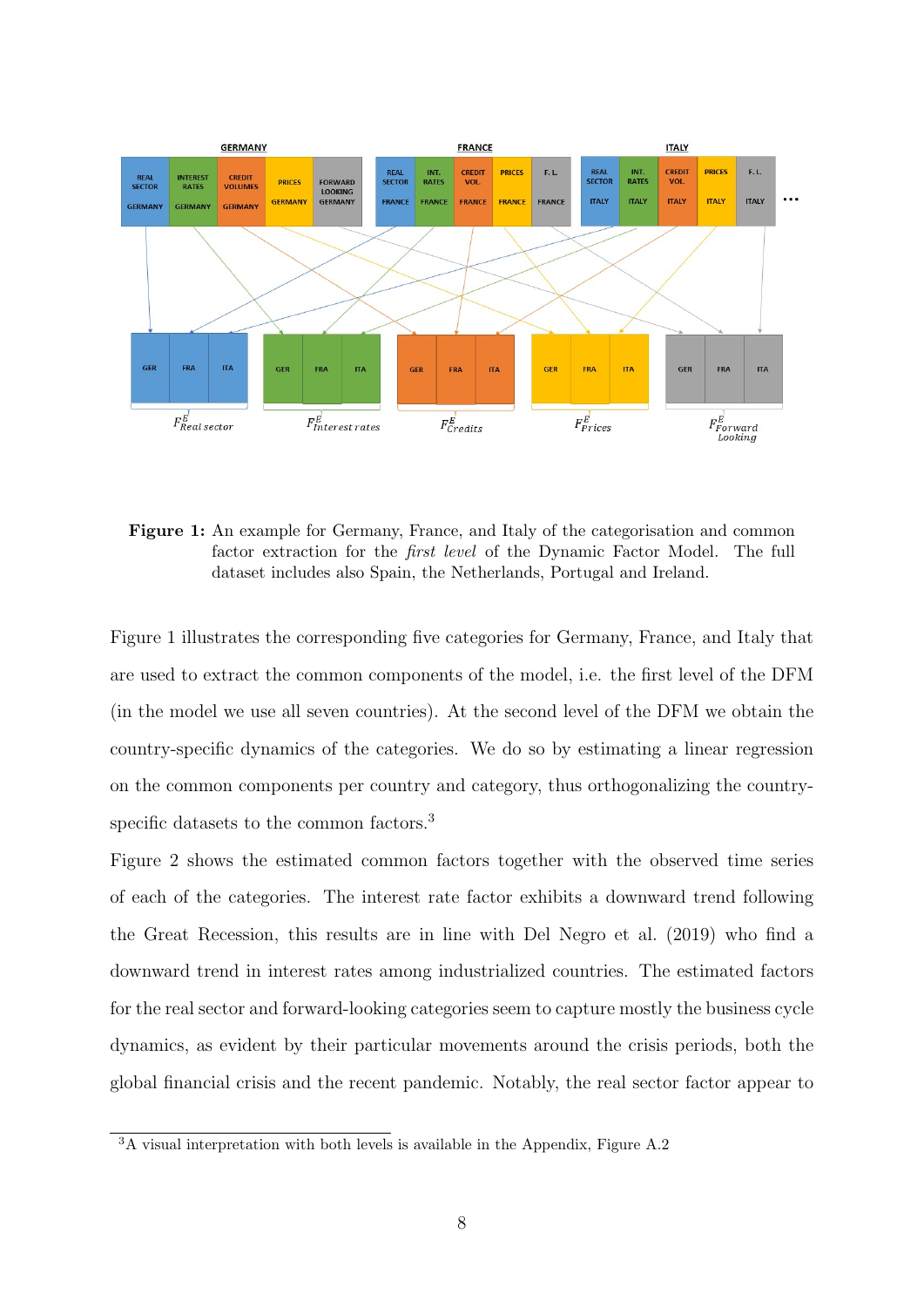follow primarily the developments of the unemployment rates, which increased sharply in 2008 and even more so in 2020. The common credit volume factor does not exhibit notable volatility around the crises. Finally, the prices common factor fluctuates throughout the entire sample, showing an important decrease during the Great Recession.



Figure 2: Estimated common factors. Blue line shows the median estimate of the common factors. Gray lines are the observed time series of the corresponding categories.

#### 2.3. Model specification

To determine the optimal number of lags in equation (1) we employ information criteria tests, specifically the Bayesian Information Criteria, which suggests a lag order of 6. The number of factors in factor models is always a subject for careful consideration. We have allocated the variables in our dataset to five categories with the purpose of being able to attach economic interpretation to the factors. The hierarchical structure of the twolevel DFM induces proliferation in the factor count. For example, assuming one common and one country-specific factor per category results in 5 common factors (1 per category) and 35 country-specific factors (7 countries in total, each with 5 categories), while a "twotwo" factor setup would result in 80 factors. Our dataset consists of 30 variables per country, which dictates our choice for a more parsimonious specification. Therefore we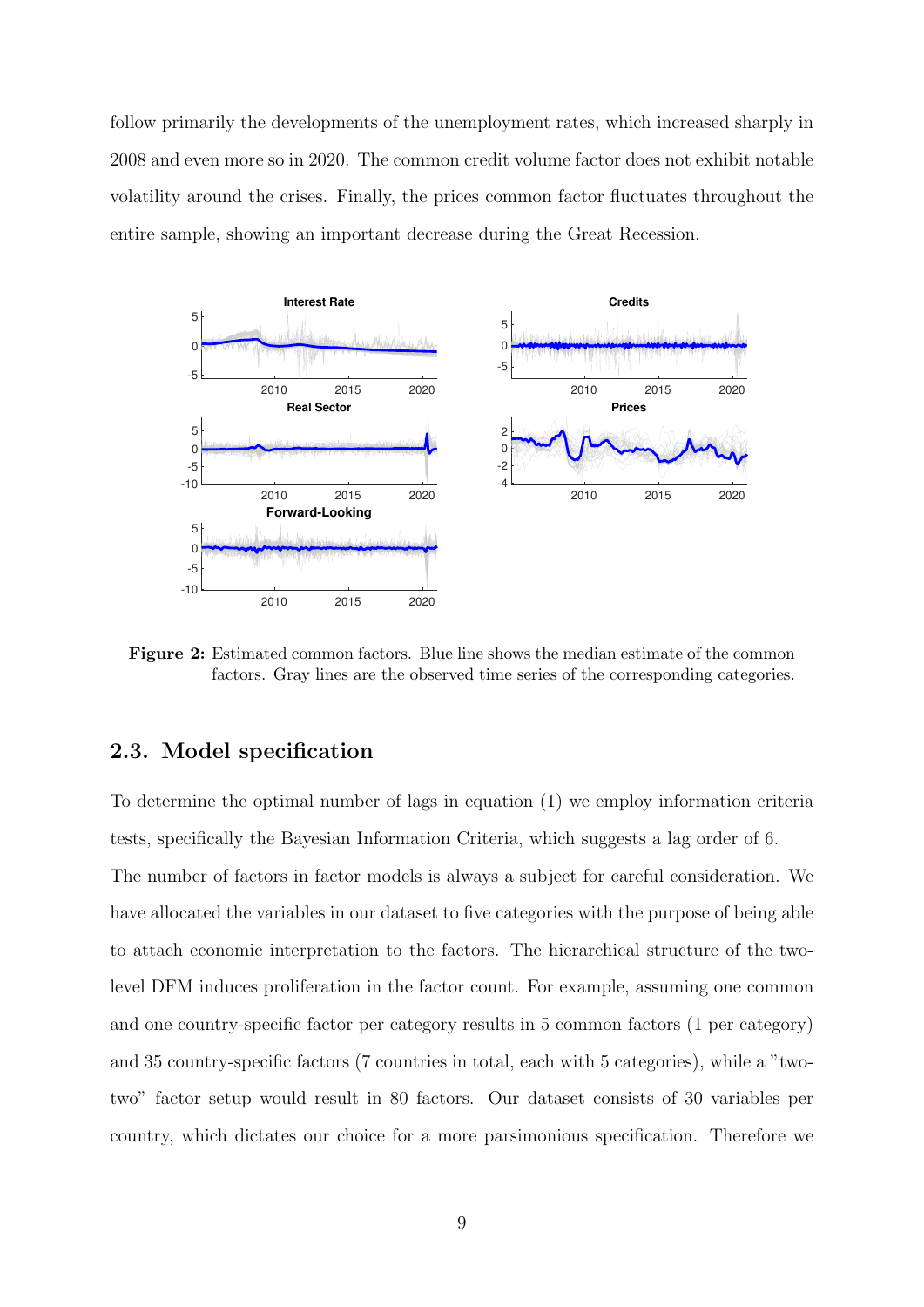set the number of common and country specific factors to one per category.

Another route is to use formal testing. For example, the test of Bai and Ng (2002), performed on the whole dataset without conditioning on any number of categories, suggests the use of 6 factors. Hence, our choice of 5 factors (while categorizing the data) does not appear disconnected.

## 3. Results

To tackle the question of how important the common latent factors within the euro area are in explaining the volatility in the bank lending rates and credit volumes, we calculate the variance decomposition for each series as

$$
var(Y_{it}) = (B_{it}^{C})^{2} var(F_{t}^{C}) + (B_{it}^{E})^{2} var(F_{t}^{E}) + var(u_{it})
$$
\n(7)

Equation (7) captures the fraction of the variance of the observed variables which is explained by the common components  $S_t^E = \frac{(B_{ti}^E)^2 var(F_t^E)}{var(Y_{it})}$  $\frac{t^{j-var(r_t)}{var(Y_{it})}}{var(Y_{it})}$  and the country-specific component  $S_t^C = \frac{(B_{it}^C)^2 var(F_t^C)}{var(Y_{it})}$  $\frac{t}{var(Y_{it})} \frac{var(r_t)}{var(Y_{it})}$ .

We obtain a variance decomposition for each series, i.e. the index  $i$  in equation (7) runs from 1 to 210. Thus, the model allows for a broad spectrum of the analysis since the variance decomposition can be aggregated across various dimensions. We will begin the analysis by first taking averages across all countries per category before diving into more granular data: decomposition per individual time series, such as short or long-term interest rates and decompositions across the country dimension.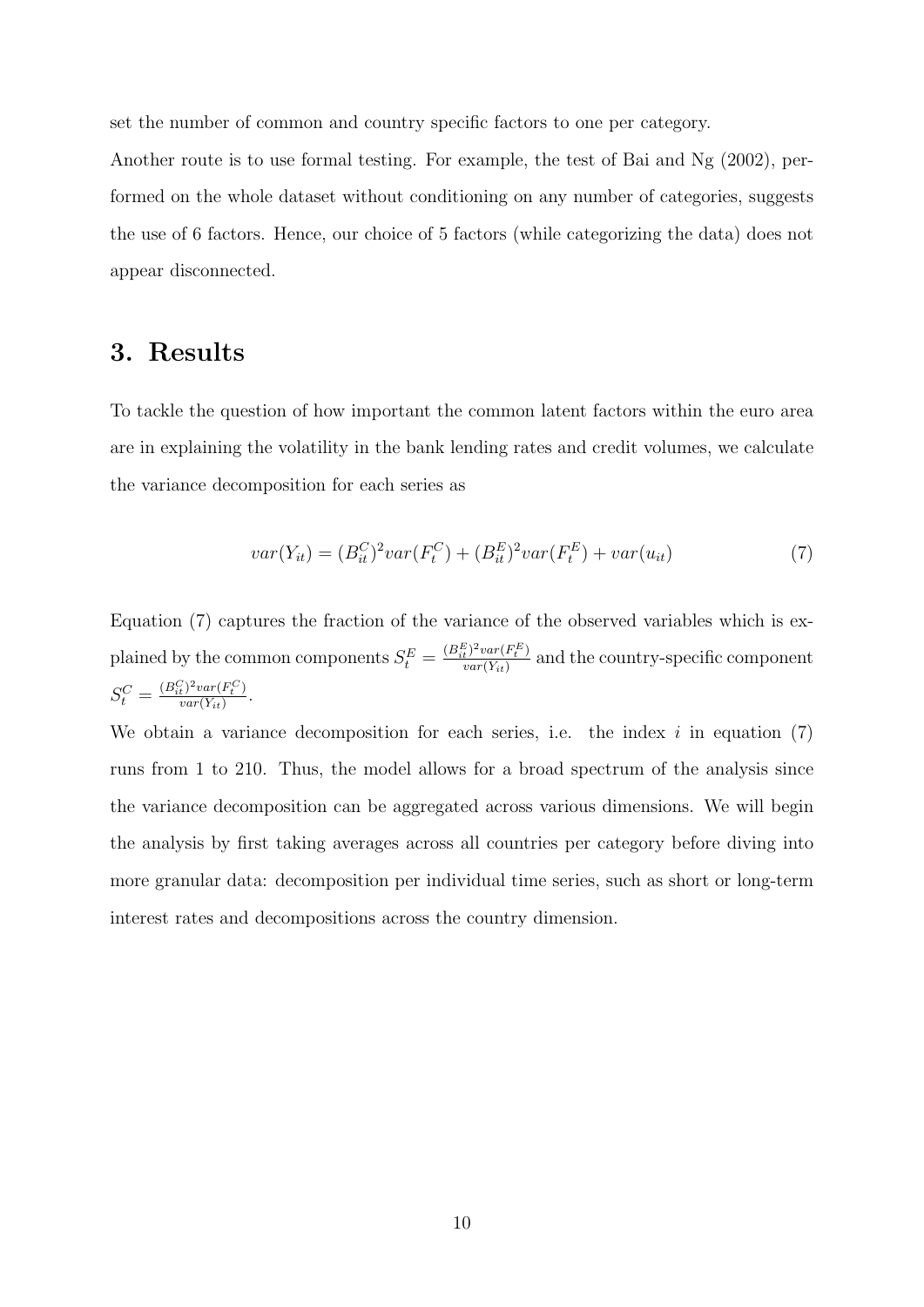

Figure 3: Average variance decomposition per category. Solid red line shows the contribution of the common component. Solid blue line represents the contribution from the country-specific component. Median estimates are plotted with their corresponding 68% probability intervals.

Figure 3 depicts the relative contribution of each of the factors in explaining the average variance of the data in each of the categories for all countries. We present the median estimate for each of the contributions to the variance decomposition, together with the  $68\%$  credible sets<sup>4</sup>.

For all categories we observe that the common factors are the main component explaining a high share of the variation in the data relative to the country-specific one. The top panel of Figure 3 shows how the importance of the common factor has evolved on average over all lending rates in our dataset. There is a clear downward trend which starts around the global financial crisis and continues throughout the sovereign debt crisis up until around 2015. Notably, the average contribution of the common component has not returned to the pre-crises levels. The common factor now explains approximately 35% of the variation of the interest rates compared to the 52% in the pre-crisis period. This finding illustrates that financial fragmentation has on average increased during the sovereign debt crisis, at

<sup>&</sup>lt;sup>4</sup>We display the average contribution of the country-specific and common components for each member states in Figure A.1 of the Appendix.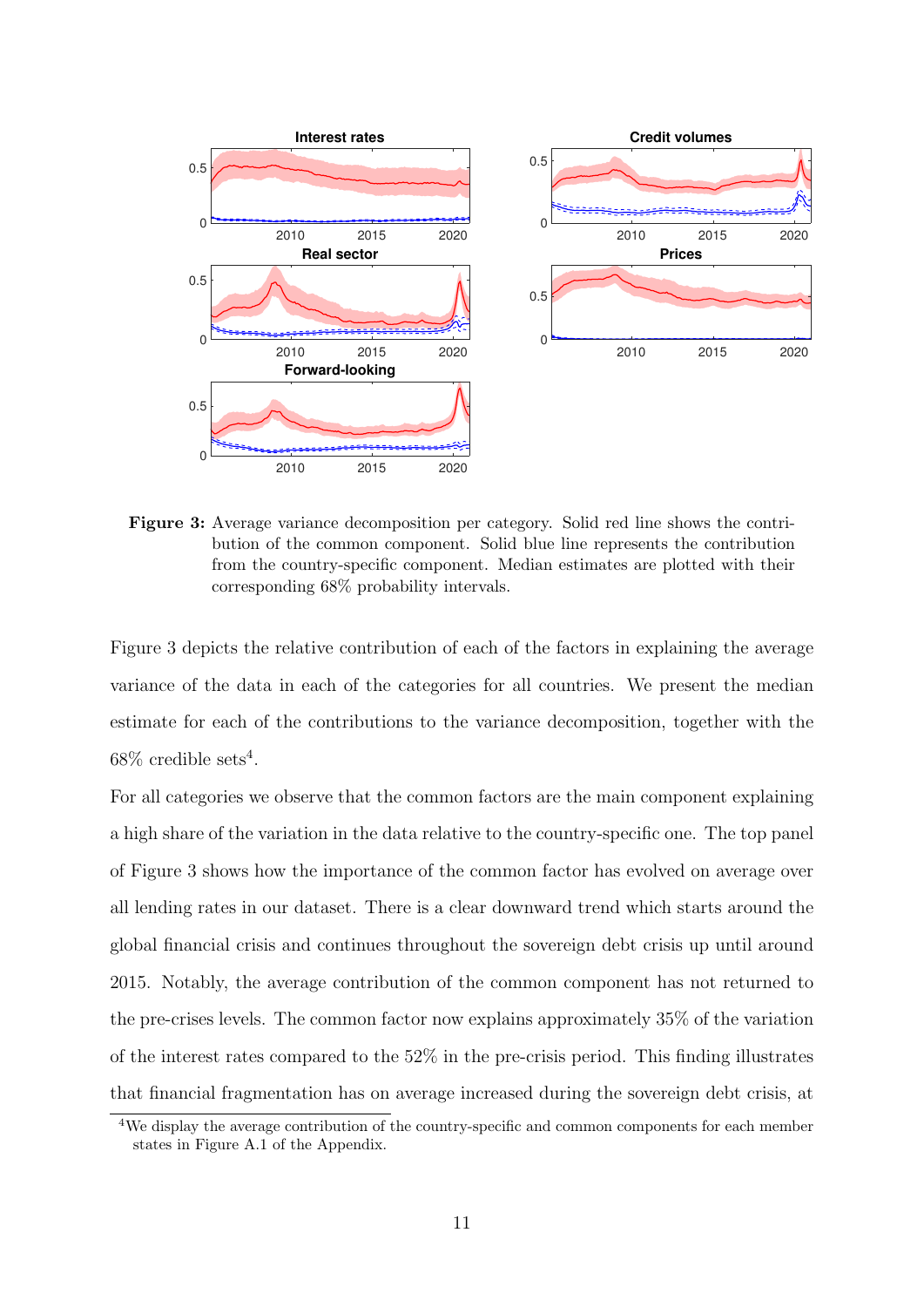least when it comes to the financing conditions that businesses face. More importantly, however, it has remained elevated ever since. This suggests, that this was not a cyclical phenomenon. While financial fragmentation did increase, it did not decline endogenously as the economies recovered out of the crisis.

In contrast, credits category depicts an important share of the variation explained by the common factor throughout the whole sample analysed, increasing during the periods of high financial volatility, in addition to the later, the country-specific factor explains on average almost 20% of the variation of the credit volumes with an important increase in the recent downturn driven by the pandemic. The real sector exhibits high commonality during recessionary periods, raising its importance up to 50% of the variance explained by the common factor and with the country-specific factor ranging from 5% to 15%. Similarly, the forward-looking factor follows very closely the dynamics displayed in the real sector category, with the distinction that it presented an even higher level of commonality during the global pandemic, with a common component explaining up to 69% of the variance in this category.

The country-specific components exhibit a smaller contribution to the variance decomposition compared to the common component. For the credits category, the country-specific component reaches the highest level during the current Covid-19 pandemic. Throughout the first half of the 2020 the country-specific component explained up to 25% of the variance. For the real sector and forward-looking categories, the country-specific component explains between 10% to 15%. For nominal variables, i.e. the interest rate and prices categories the country factors do not seem to explain a considerable amount of the variation in the data.

We capitalize on the richness of the harmonized data set from the MFI by analysing the dynamics within the different types of bank lending rates and credit volumes. Figure 4 displays the average contribution of the common factors on the two different categories calculated across countries. Figure 4a shows a clear downward trend in all categories of the interest rates. This trend begins around the global financial crisis and continues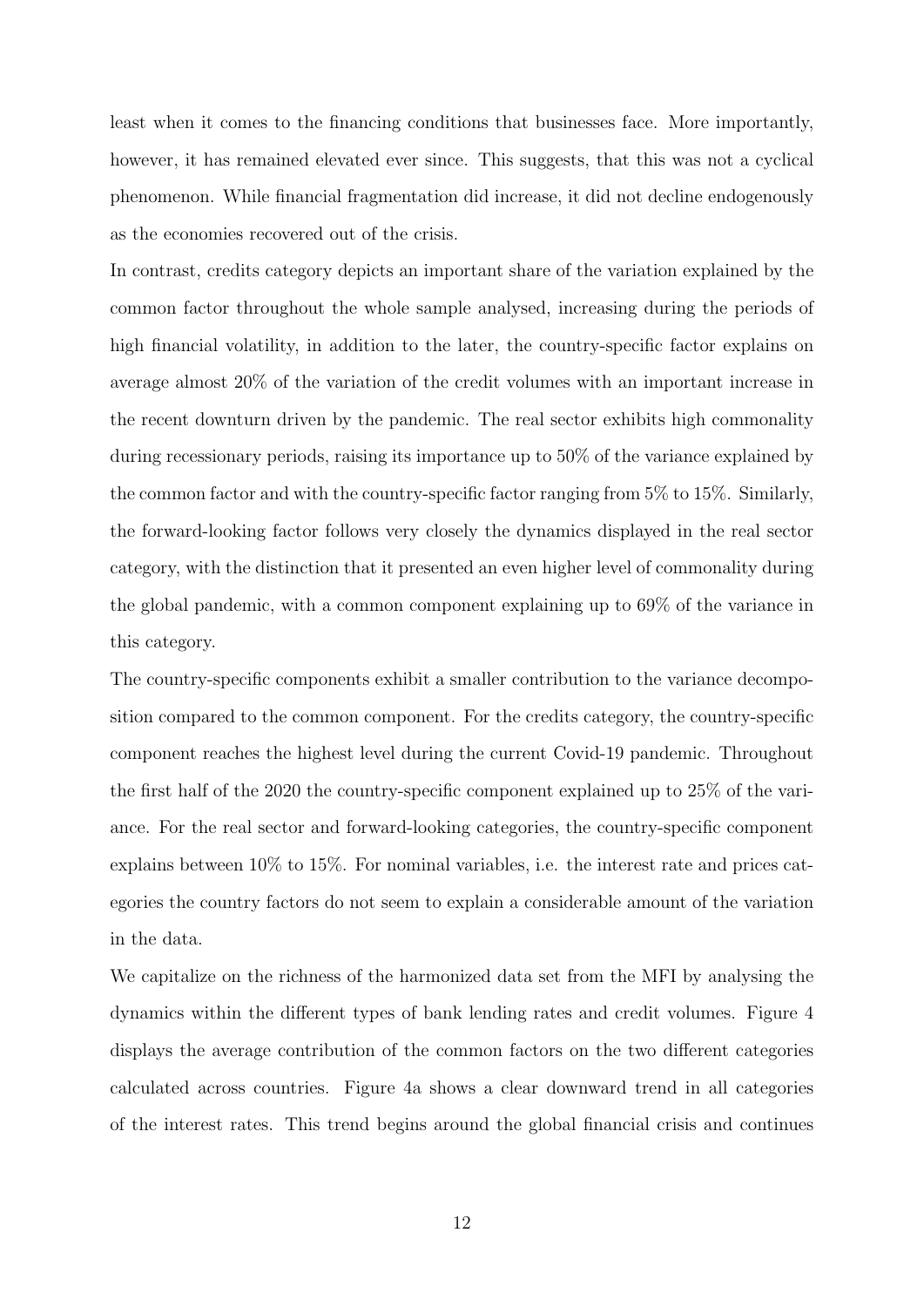throughout the sovereign debt crisis with varying slopes for the different rates. The average contribution of the common component has not returned to the pre-crisis level for any of the time series considered, suggesting that this was not a cyclical phenomenon. In terms of magnitude, we observe that lending rate to house purchases exhibit the highest level of commonality throughout the entire sample analysed. This results contrast the findings by Breitung and Eickmeier (2016) who find low levels of co-movements in the housing market. Additionally, we observe that lending rates to non-financial corporations - both short and long term - co-move more in comparison with other categories of composite cost of borrowing. This result is also reflected in Figure 4b were within the different categories of credit volumes, small credits (below one million euros) to nonfinancial corporations present the highest level of commonality. This is not the case for large credits to non-financial corporations which can be explained by the specifics of how large firms obtain funds. To minimise risk, banks may group with other banks to give out a large credit to one corporation. In general, market forces play little role with credits of such magnitudes. Overall the credit volumes present a high fraction of the variance explained by the common factors throughout the time period analysed, with increases in the importance during periods of high financial volatility.



Figure 4: Contribution of the common component in the interest rates and credit volumes categories per components. NFC stands for "non-financial corporations". Small credits are below one million euros. Short and long term refer to maturities below and above one year, respectively.

Next we disaggregate the relative contribution of the common factors among countries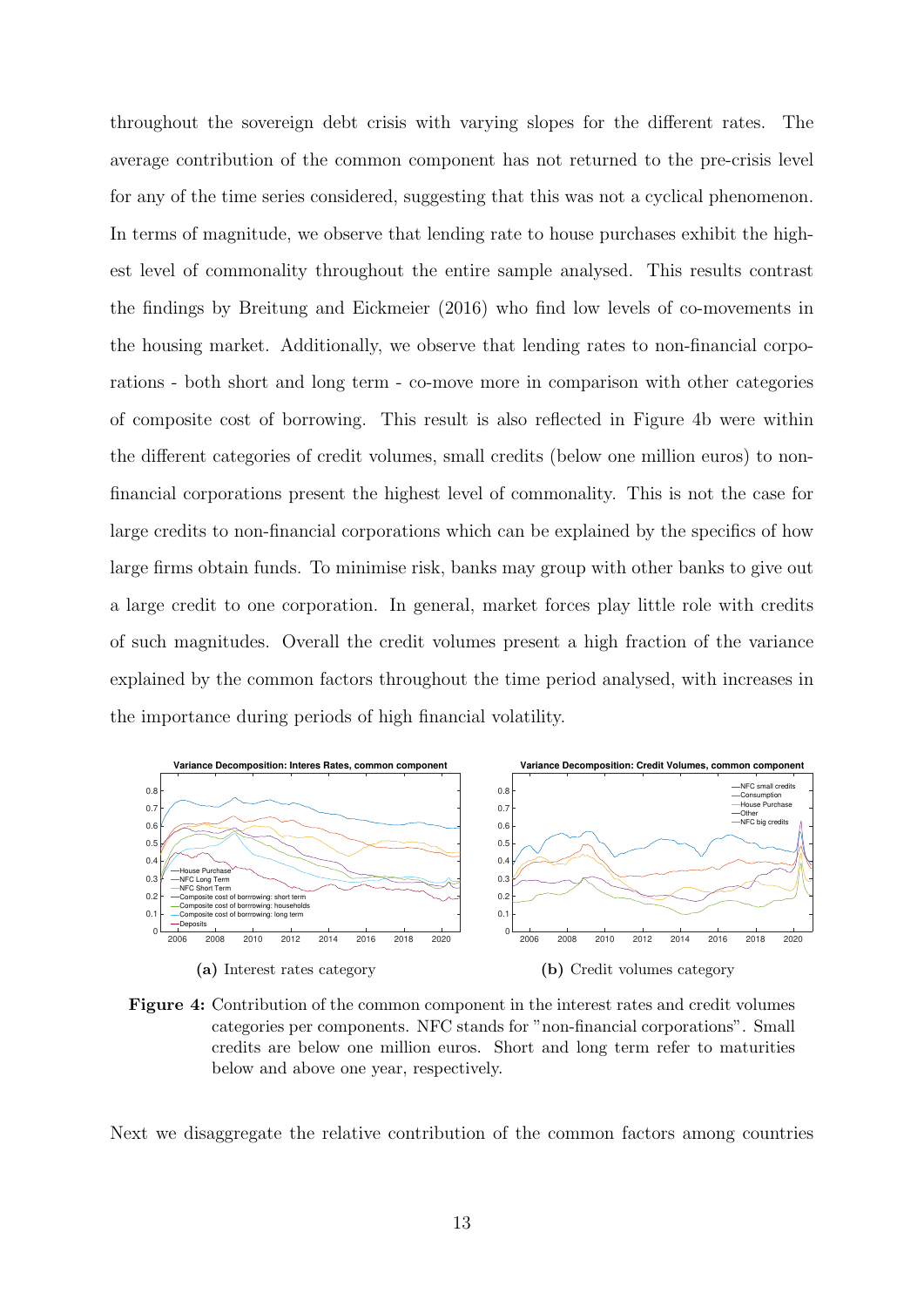and categories. We find a clear distinction between the stressed countries (Ireland, Italy, Portugal and Spain) and countries which did not face a financial stress period (Germany, France and the Netherlands).

This difference is shown in Figure 5 where we plot the relative importance of the common factors for the stressed countries in pale blue color and the non-stressed countries in black. We observe a high degree of country heterogeneity in the interest rate, the real sector and the forward-looking categories. The first subfigure decomposes the interest rate category per country. We draw the attention to the countries that experienced financial stress, which all exhibit much lower commonality than the rest. In the case of Portugal and Spain, the dynamics of the lending rates can be explained only about 20% to 30% by the variance of the common component. Italy and Ireland also appear detached from the common european dynamics, however to a smaller extent. Notably, for all countries classified as "non-stressed", namely Germany, France and the Netherlands, the common component explains a much larger fraction of the variance of the interest rates, which goes as high as 75%. However, even for Germany, France, and the Netherlands a downward trend in the interest rate category is evident.

Similar developments are also evident in the prices category on Figure 5. Naturally, the peak of the explanatory power of the common component dynamics was during the global financial crisis, when many macroeconomic variables, including prices, jointly plunged. However, in the years afterwards the importance of the common component has gone down in all countries, similarly to the interest rates category. In the case of prices, however, we do not find a distinction between stressed or non-stressed member states. These findings are particularly relevant during times of expansive monetary policy and

low and stable interest rate environment. A prolonged period of unchanging interest rates would ideally translate into stable lending rates for businesses and consumers alike as well as stable price dynamics. Nonetheless, we find that the opposite is the case the idiosyncratic component has gained much more relevance compared to the late 2000s across all possible dimensions: countries, categories and individual interest rate series.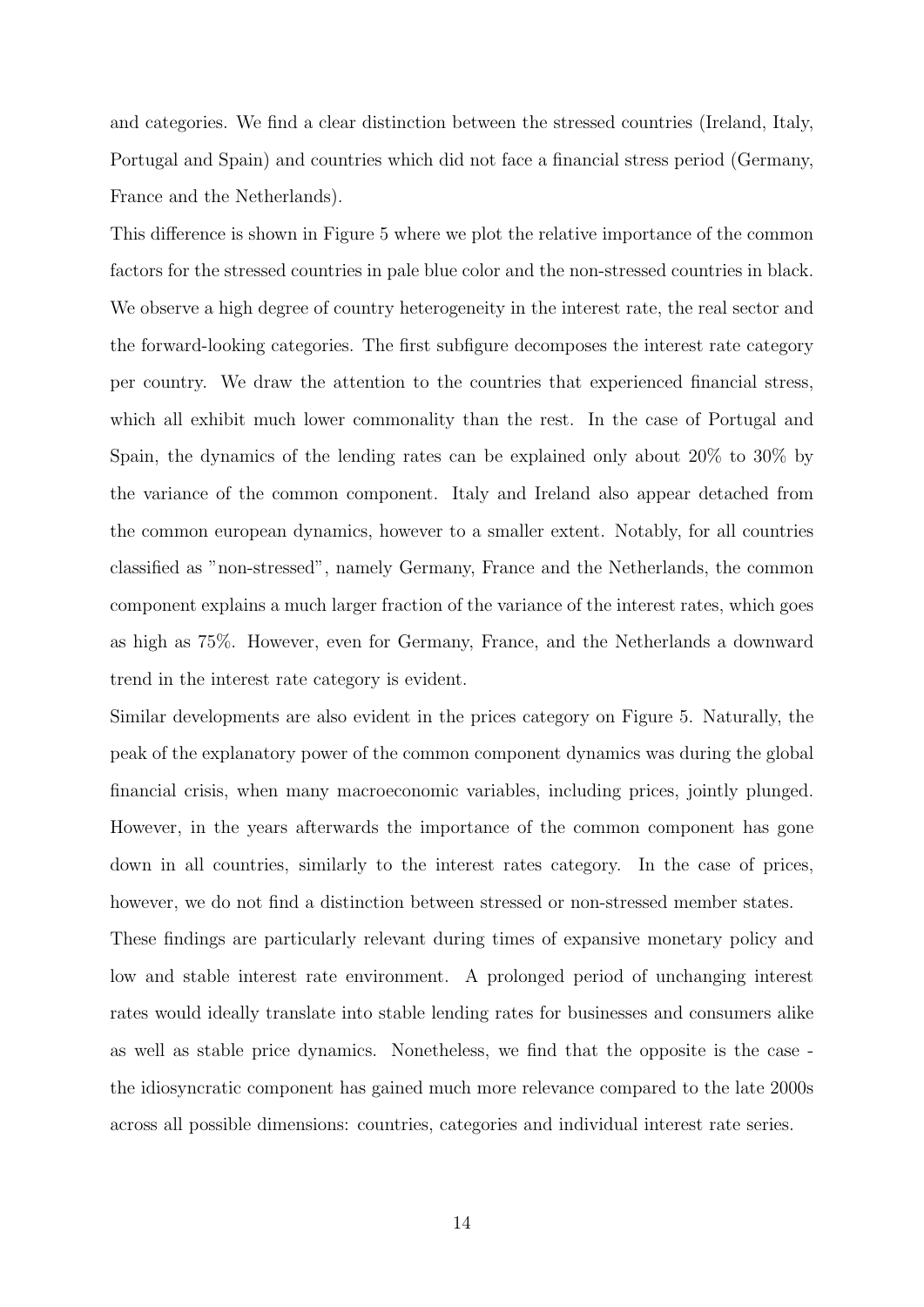On the other hand, we find neither distinction of stressed versus non-stressed member states nor particular trends in the other categories. Perhaps a somewhat unexpected finding is the low commonality across the variables associated with the real sector. One could expected that a more integrated euro area should lead to synchronised business cycles. However, high synchronisation seems to arise only during large recessions as all variables exhibit large (mostly downward) movements.



Figure 5: Country-wise relative contribution of the common component in each category. The black lines group the the non-stressed countries while the light blue lines indicate which countries experienced severe financial stress during the sovereign debt crisis.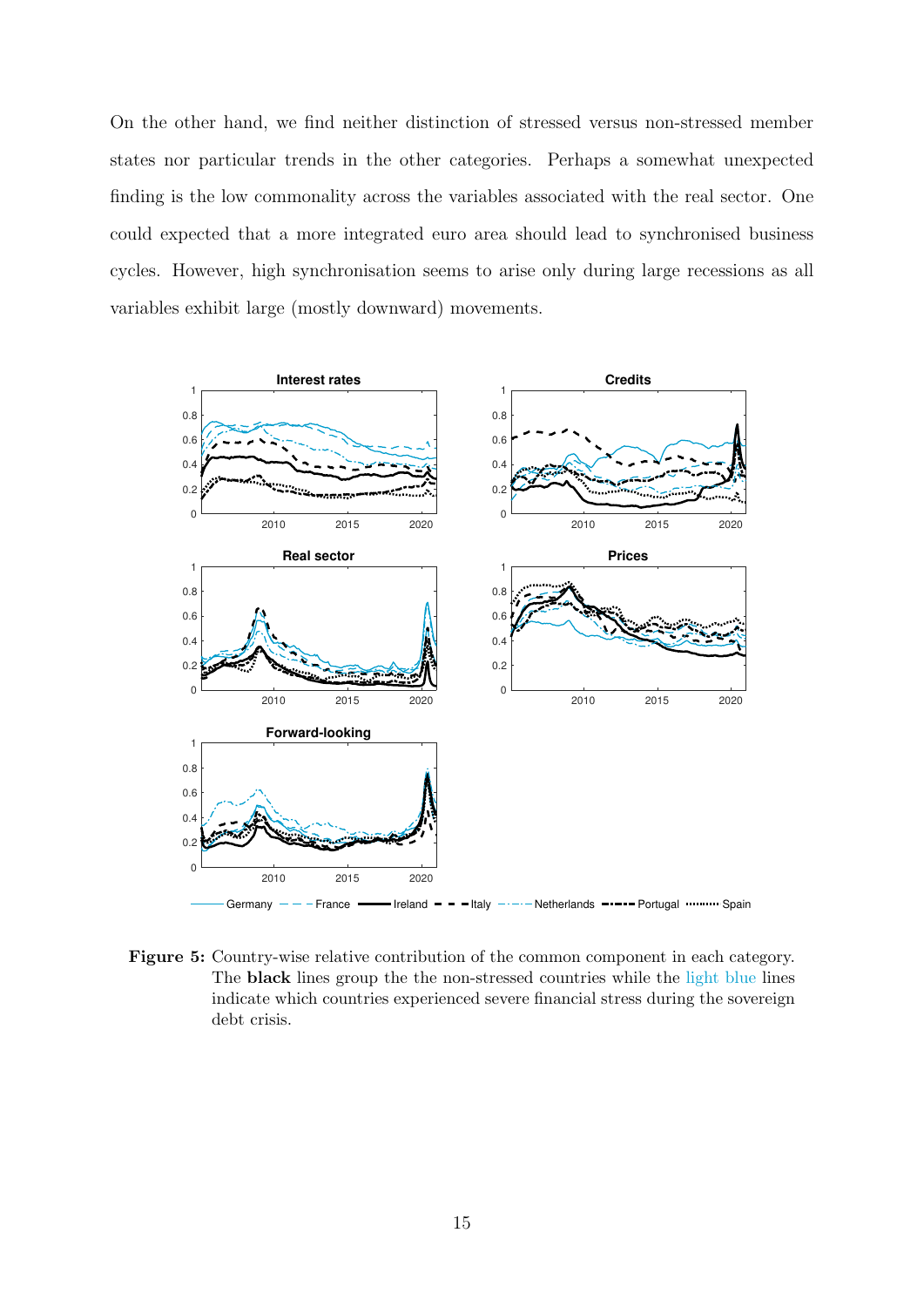## 4. Conclusions

We use a two-level dynamic factor model to investigate the relative importance of the common factors in explaining the variations in the bank lending rates and credit volumes for the euro area between the period of January 2003 to December 2020. We observe that the common factors explain a high share of the variations in the data for all five categories analysed. Within the interest category we recognize a downward trend in the relative importance of these common factors in explaining the variation in the data. This decrease in the commonality started after the Great Recession and has not returned to the pre-crisis level, implying an increase in the financial fragmentation among the euro area countries. The trend is evident across all dimensions of the data: across countries, across categories and at an individual level.

When comparing the financially stressed countries with their non-stressed counterparts, we observe a clear heterogeneity in the fraction explained by the common factors in the interest rate, real sector and forward-looking category. The heterogeneity is mostly visible when it comes to the lending rates, where the commonality is extremely low in Spain, Italy, Ireland, and Portugal. The fraction of the variance of the rates explained by the common component is only between 20% to 40%, versus 40% to 60% for Germany, France, and the Netherlands. Such a large divide suggests continued impairment of the monetary policy transmission presenting potential avenues for future research.

We do not find such heterogeneities when it comes to the amount of credits as measured by the credit volumes or in the price category. There does not appear to be a particular divide between the two groups of countries. Finally, the real sector, as well as the forwardlooking variables that reflect mostly the economic situation, exhibit an expected increase in the level of commonality during recessionary periods. Otherwise the degree of comovement appears surprisingly low. During expansions the common business cycle factor explains only about 20% of the variation of the variables.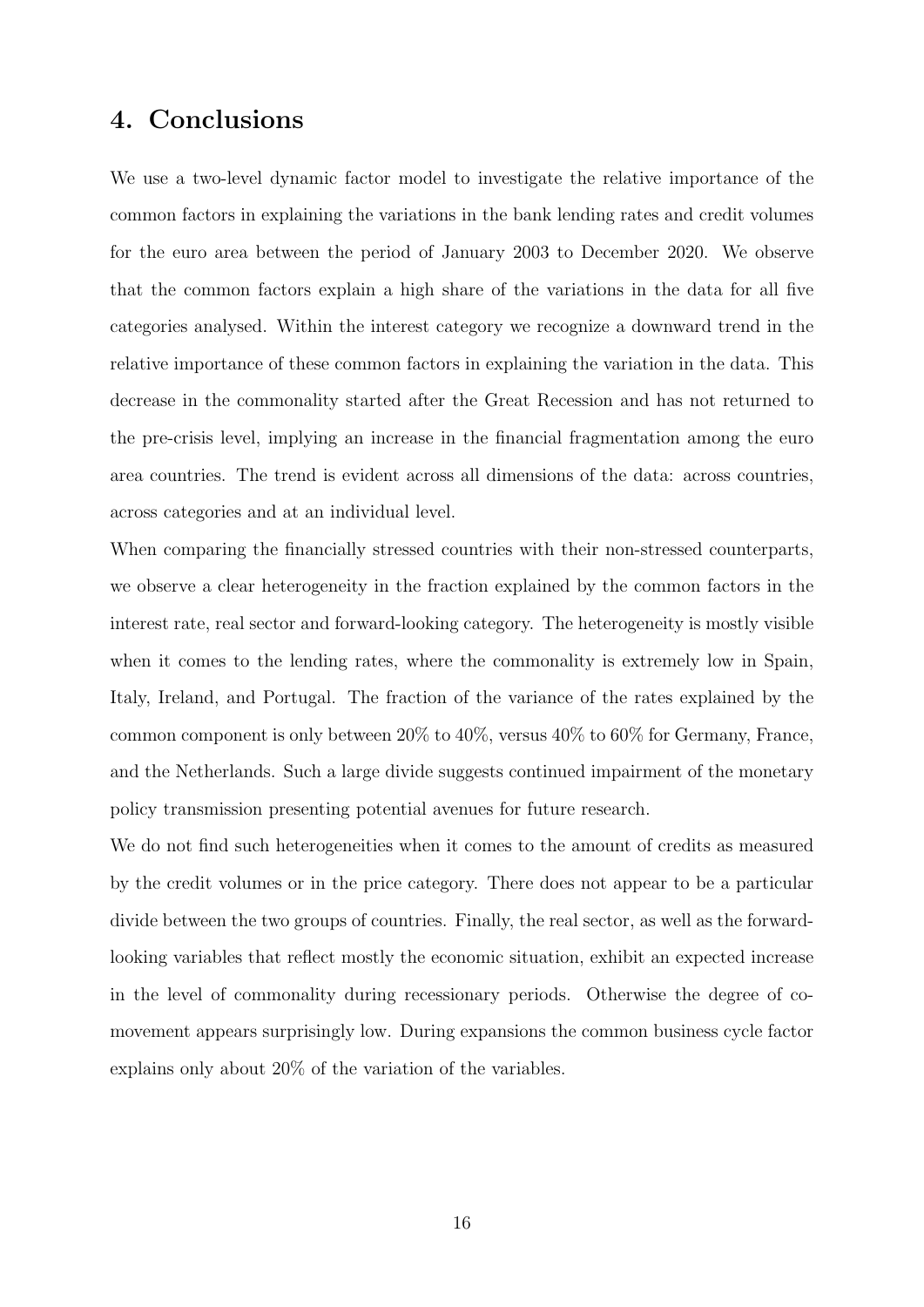## References

- Altavilla, C., Canova, F., and Ciccarelli, M. (2020). Mending the broken link: Heterogeneous bank lending rates and monetary policy pass-through. Journal of Monetary Economics, 110:81–98.
- Bai, J. and Ng, S. (2002). Determining the number of factors in approximate factor models. Econometrica, 70(1):191–221.
- Baur, D. G. (2003). What is co-movement? EUR Working Paper No. 20759.
- Blagov, B., Funke, M., and Moessner, R. (2015). Modelling the time-variation in euro area lending spreads. BIS working paper No 526, Bank for International Settlements.
- Breitung, J. and Eickmeier, S. (2016). Analyzing international business and financial cycles using multi-level factor models: A comparison of alternative approaches. In Dynamic factor models. Emerald Group Publishing Limited.
- Carter, C. K. and Kohn, R. (1994). On gibbs sampling for state space models. Biometrika, 81(3):541–553.
- Cascaldi-Garcia, D., Ferreira, T. R., Giannone, D., and Modugno, M. (2021). Back to the Present: Learning about the Euro Area through a Now-casting Model. International Finance Discussion Paper, 2021(1312):1–46.
- Ciccarelli, M., Maddaloni, A., and Peydró, J.-L. (2013). Heterogeneous transmission mechanism: monetary policy and financial fragility in the eurozone. Economic Policy, 28(75):459–512.
- Claessens, S. (2019). Fragmentation in global financial markets: good or bad for financial stability? BIS Working Papers 815, Bank for International Settlements.
- Cogley, T. and Sargent, T. J. (2005). Drifts and volatilities: monetary policies and outcomes in the post wwii us. Review of Economic dynamics, 8(2):262–302.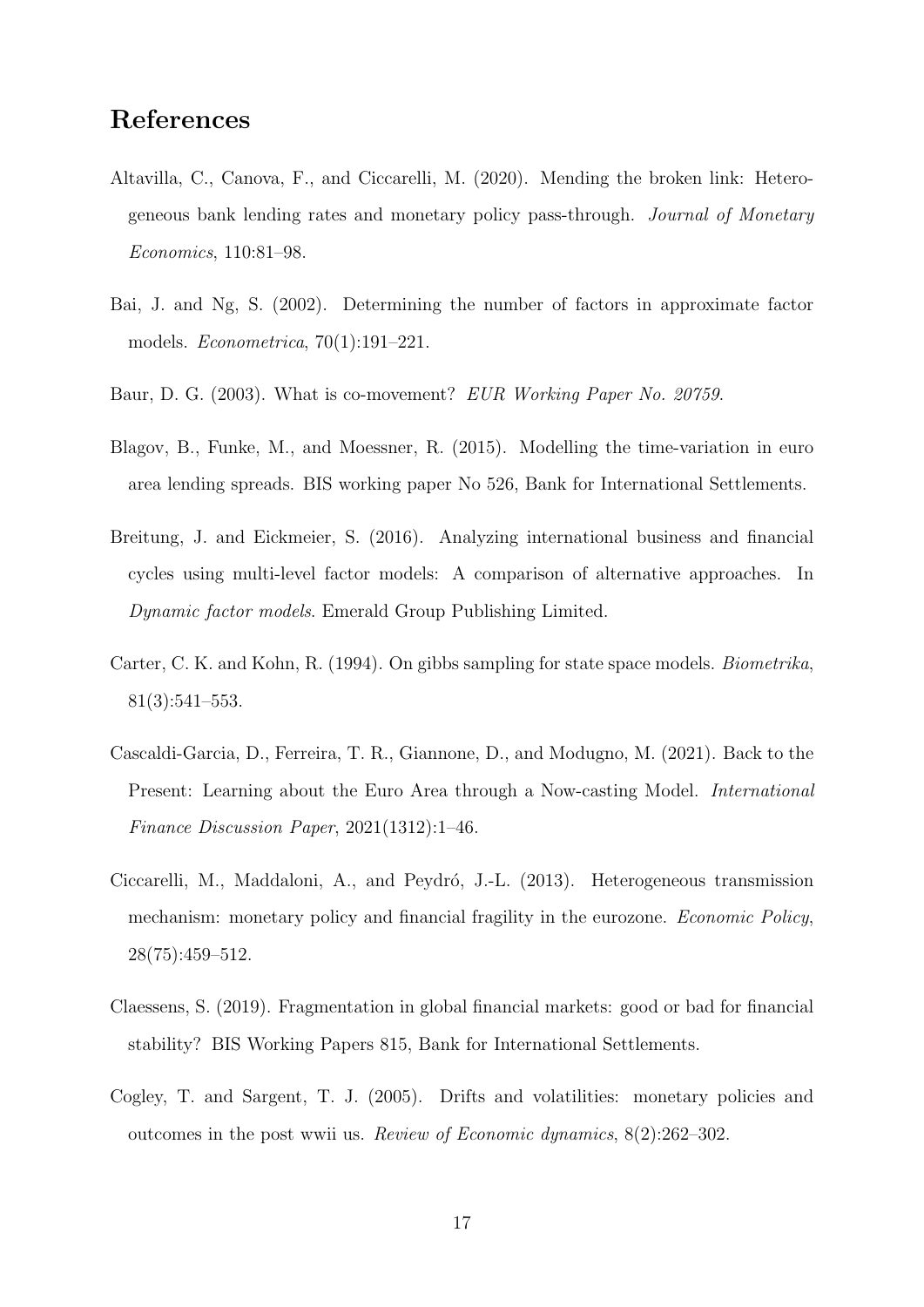- Corsetti, G., Duarte, J., and Mann, S. (2020). Modelling the time-variation in euro area lending spreads. CERP discussion paper 14968, Centre for Economic Policy Research.
- Dées, S. and Zorell, N. (2012). Business cycle synchronisation: disentangling trade and financial linkages. Open Economies Review, 23(4):623–643.
- Del Negro, M., Giannone, D., Giannoni, M. P., and Tambalotti, A. (2019). Global trends in interest rates. Journal of International Economics, 118:248–262.
- Del Negro, M. and Otrok, C. (2008). Dynamic factor models with time-varying parameters: measuring changes in international business cycles. FRB of New York Staff Report, (326).
- Kose, M. A., Otrok, C., and Whiteman, C. H. (2003). International business cycles: World, region, and country-specific factors. American Economic Review, 93(4):1216– 1239.
- Lindsten, F., Jordan, M. I., and Schon, T. B. (2014). Particle gibbs with ancestor sampling. Journal of Machine Learning Research, 15:2145–2184.
- Miranda-Agrippino, S. and Rey, H. (2020). U.S. Monetary Policy and the Global Financial Cycle. The Review of Economic Studies, 87(6):2754–2776.
- Mumtaz, H. and Musso, A. (2021). The evolving impact of global, region-specific, and country-specific uncertainty. Journal of Business  $\mathcal{B}$  Economic Statistics, 39(2):466–481.
- Mumtaz, H. and Surico, P. (2012). Evolving international inflation dynamics: world and country-specific factors. Journal of the European Economic Association, 10(4):716–734.
- Onatski, A. (2009). Testing hypotheses about the number of factors in large factor models. Econometrica, 77(5):1447–1479.
- Rey, H. (2015). Dilemma not trilemma: the global financial cycle and monetary policy independence. National Bureau of Economic Research.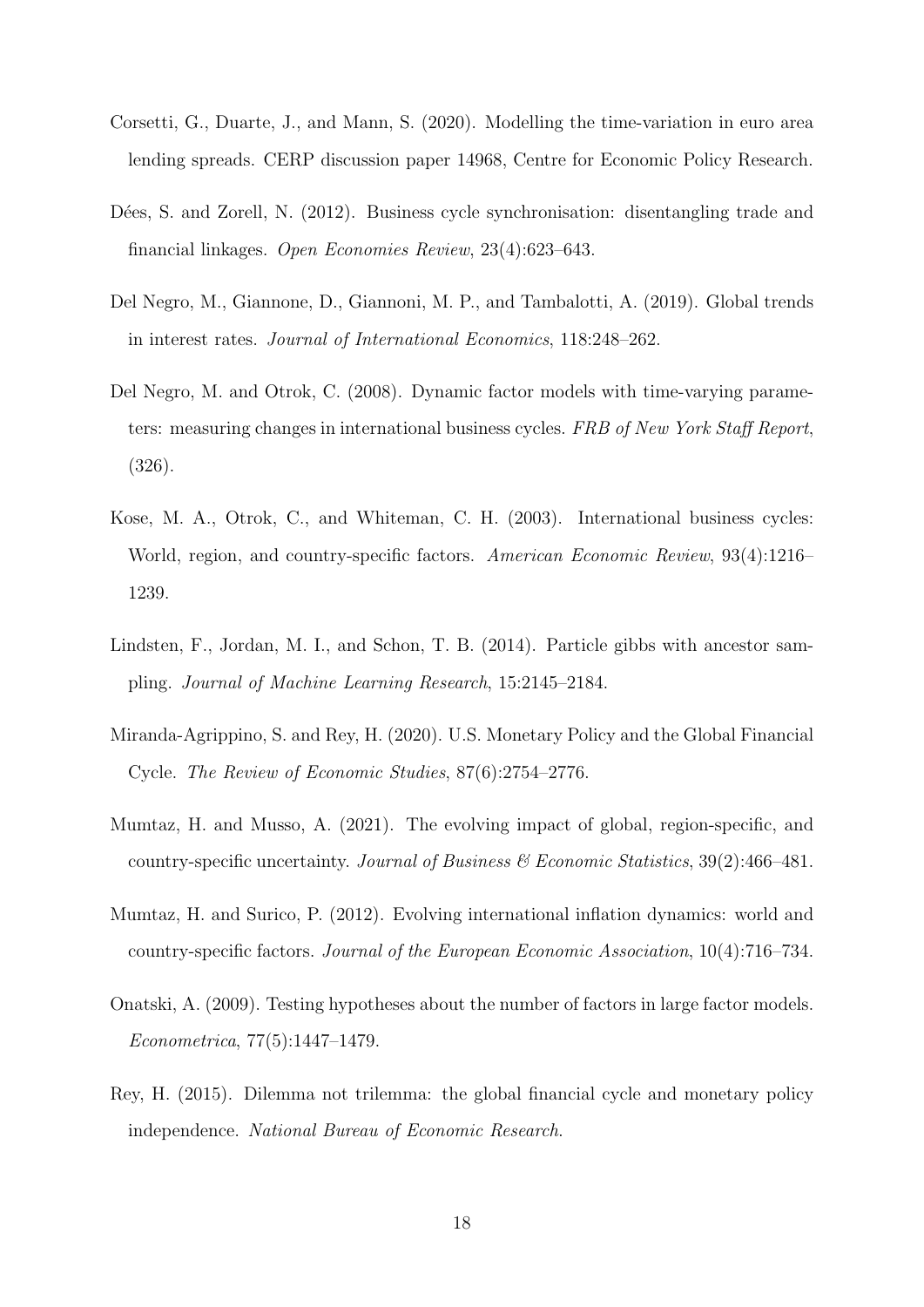## A. Appendix



Figure A.1: Average variance decomposition by country. Solid red line shows the contribution of the common component. Solid blue line represents the contribution from the country-specific component.



Figure A.2: Summarizes the structure of the model where the country-specific are obtained after extracting the effects of the common factor at a country-level.